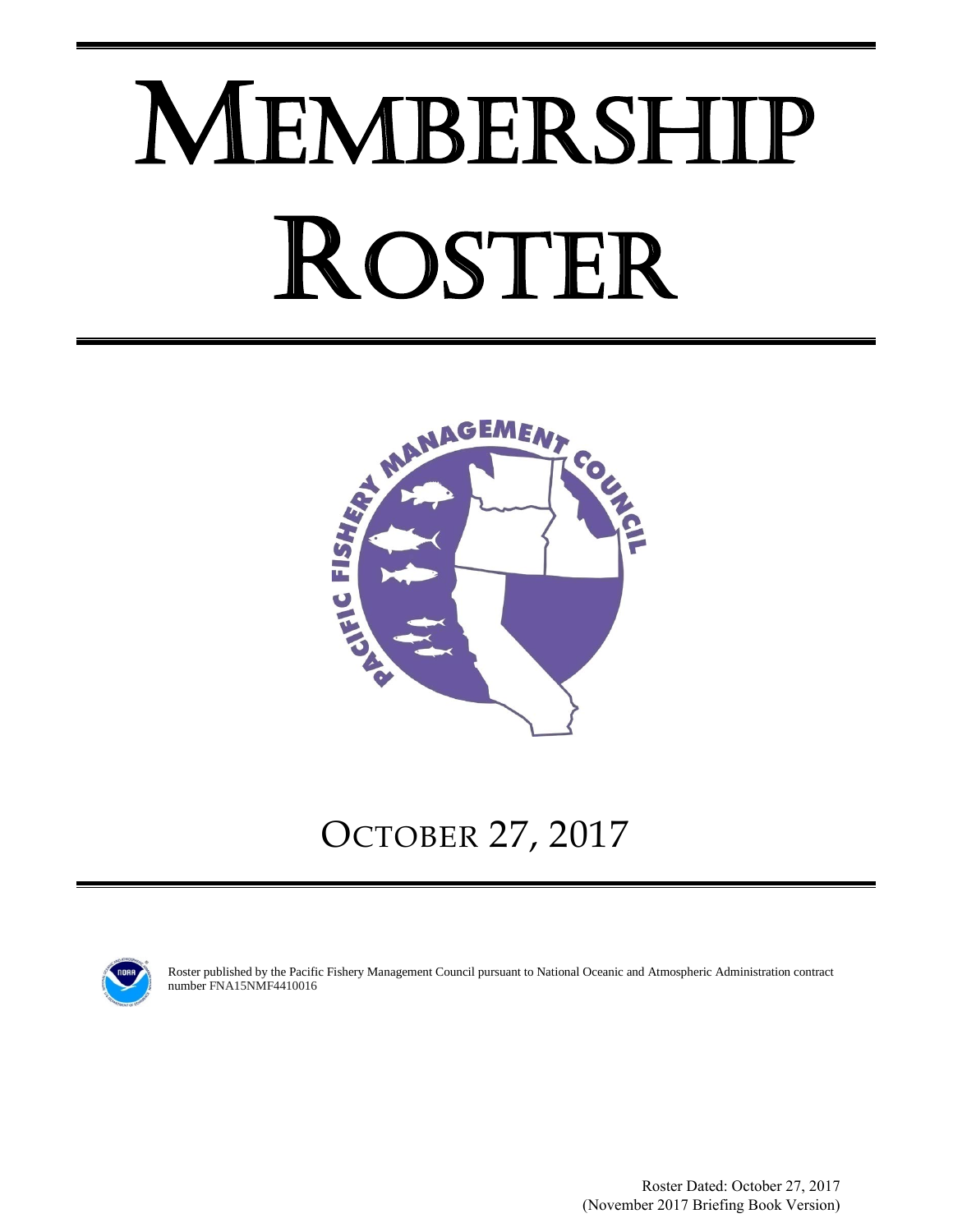# **PACIFIC FISHERY MANAGEMENT COUNCIL**

7700 NE Ambassador Place, Suite 101 – Portland, Oregon 97220-1384 Telephone 503-820-2280 – Toll Free 866-806-7204 – Fax: 503-820-2299 Websit[e www.pcouncil.org](http://www.pcouncil.org/)

# **COUNCIL STAFF**

| <b>Name</b>              | <b>Title</b>                                                                                 | <b>Direct Line</b> | <b>Email</b>               |
|--------------------------|----------------------------------------------------------------------------------------------|--------------------|----------------------------|
| <b>Kim Ambert</b>        | <b>Administrative Specialist</b>                                                             | 503-820-2421       | Kimberly.Ambert@noaa.gov   |
| <b>Kelly Ames</b>        | Staff Officer: Groundfish and Pacific Halibut                                                | 503-820-2426       | Kelly.Ames@noaa.gov        |
| <b>Mike Burner</b>       | <b>Deputy Director</b>                                                                       | 503-820-2414       | Mike.Burner@noaa.gov       |
| <b>Patricia Crouse</b>   | <b>Administrative Officer</b>                                                                | 503-820-2408       | Patricia.Crouse@noaa.gov   |
| <b>Kit Dahl</b>          | Staff Officer: Highly Migratory Species,<br><b>NEPA</b>                                      | 503-820-2422       | Kit.Dahl@noaa.gov          |
| <b>John DeVore</b>       | Staff Officer: Groundfish, Scientific and<br><b>Statistical Committee</b>                    | 503-820-2413       | John.Devore@noaa.gov       |
| <b>Renee Dorval</b>      | <b>Administrative Specialist</b>                                                             | 503-820-2420       | Renee.Dorval@noaa.gov      |
| <b>Robin Ehlke</b>       | Staff Officer: Salmon                                                                        | 503-820-2410       | Robin.Ehlke@noaa.gov       |
| <b>Jennifer Gilden</b>   | Staff Officer: Habitat, Information,<br>Communications, Legislative Matters                  | 503-820-2418       | Jennifer.Gilden@noaa.gov   |
| <b>Kerry Griffin</b>     | Staff Officer: Coastal Pelagic Species,<br>Marine Protected Areas, Essential Fish<br>Habitat | 503-820-2409       | Kerry.Griffin@noaa.gov     |
| <b>Donald Hansen</b>     | Special Assistant to the Executive Director                                                  |                    | Don.Hansen@noaa.gov        |
| <b>Kris Kleinschmidt</b> | <b>Information Technology Specialist</b>                                                     | 503-820-2411       | Kris.Kleinschmidt@noaa.gov |
| <b>Sandra Krause</b>     | Information Technology Specialist (Program<br>Manager)                                       | 503-820-2419       | Sandra.Krause@noaa.gov     |
| Amy L'Manian             | <b>Administrative Specialist</b>                                                             | 503-820-2425       | Amy.L'Manian@noaa.gov      |
| <b>Jim Seger</b>         | Staff Officer: Fishery Economics and<br><b>Enforcement Consultants</b>                       | 503-820-2416       | Jim.Seger@noaa.gov         |
| <b>Chuck Tracy</b>       | <b>Executive Director</b>                                                                    | 503-820-2415       | Chuck.Tracy@noaa.gov       |
| <b>Brett Wiedoff</b>     | Staff Officer: Groundfish, Electronic<br>Monitoring                                          | 503-820-2424       | Brett.L.Wiedoff@noaa.gov   |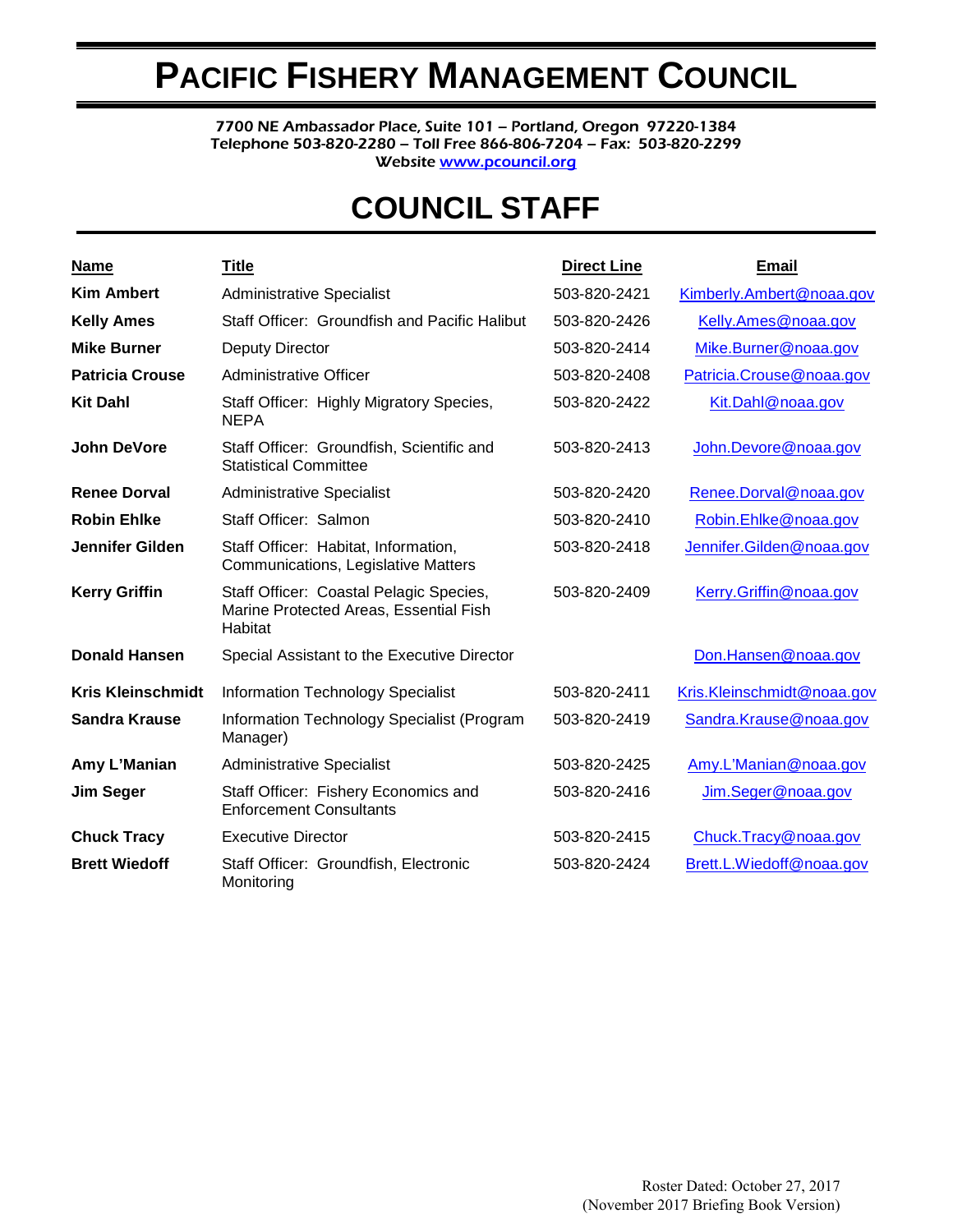# **LEGAL COUNSEL**

| <b>Judson Feder</b><br>Southwest Section             | National Oceanic and Atmospheric<br>Administration, Office of General<br><b>Counsel, Southwest Section</b><br>501 West Ocean Boulevard, Ste 4470<br>Long Beach, CA 90802-4213 | Telephone: 562-980-4067<br>Email: Judson.Feder@noaa.gov      |
|------------------------------------------------------|-------------------------------------------------------------------------------------------------------------------------------------------------------------------------------|--------------------------------------------------------------|
| <b>Caitlin Imaki</b><br><b>Northwest Section</b>     | National Oceanic and Atmospheric<br>Administration, Office of General<br>Counsel, Northwest Section<br>7600 Sand Point Way NE, BIN C15700<br>Seattle, WA 98115-6300           | Telephone: 206-639-1940<br>Email: Caitlin.Imaki@noaa.gov     |
| <b>Stephanie Johnson</b><br><b>Northwest Section</b> | National Oceanic and Atmospheric<br>Administration, Office of General<br>Counsel, Northwest Section<br>7600 Sand Point Way NE, BIN C15700<br>Seattle, WA 98115-6300           | Telephone: 206-526-6515<br>Email: Stephanie.Johnson@noaa.gov |
| Sheila Lynch<br><b>Northwest Section</b>             | National Oceanic and Atmospheric<br>Administration, Office of General<br>Counsel, Northwest Section<br>7600 Sand Point Way NE, BIN C15700<br>Seattle, WA 98115-6300           | Telephone: 206-526-6533<br>Email: Sheila.Lynch@noaa.gov      |
| <b>Maggie Smith</b><br><b>Northwest Section</b>      | National Oceanic and Atmospheric<br>Administration, Office of General<br>Counsel, Northwest Section<br>7600 Sand Point Way NE, BIN C15700                                     | Telephone: 206-526-4418<br>Email: Maggie.Smith@noaa.gov      |

Seattle, WA 98115-6300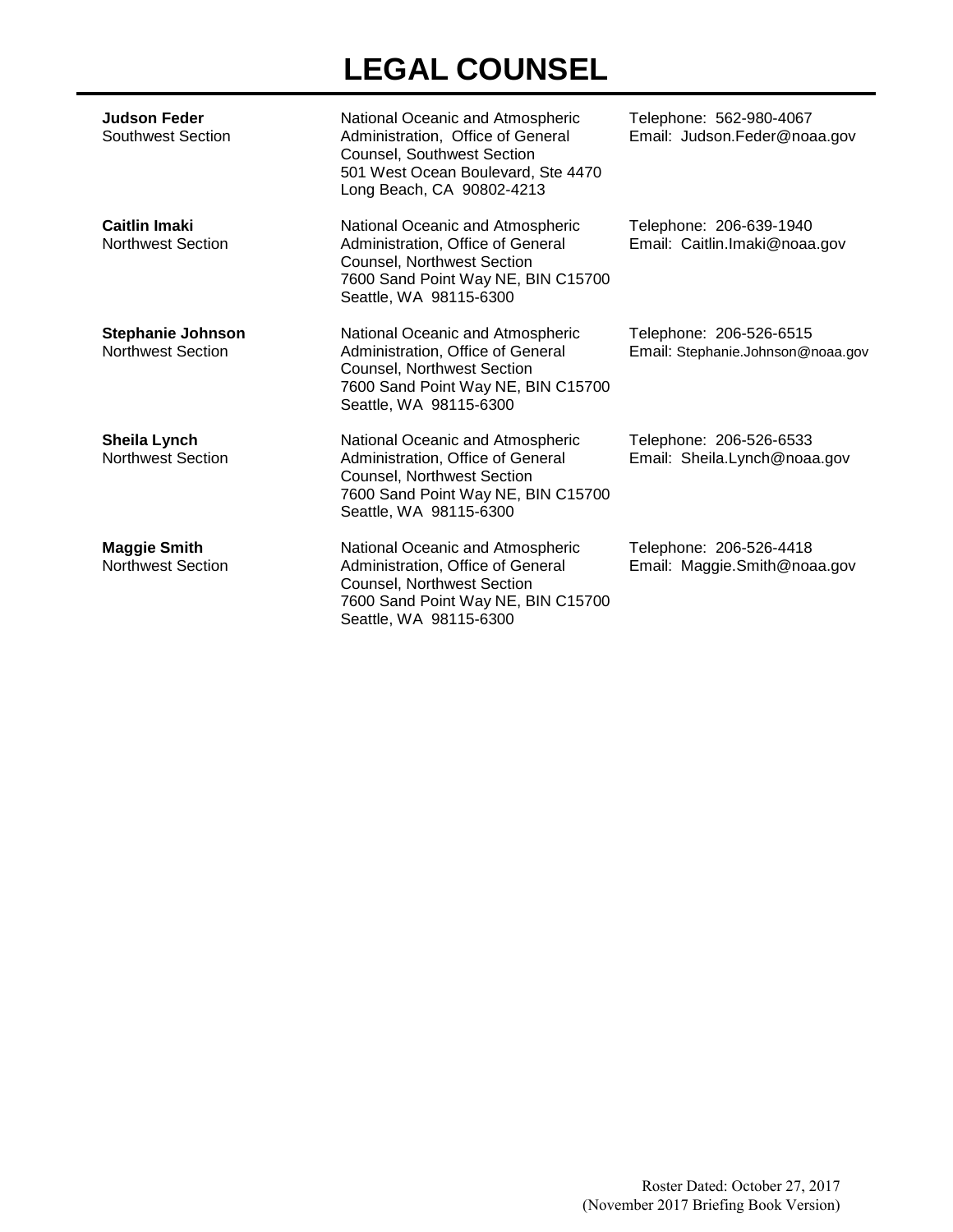# **COUNCIL MEMBERS**

**ANDERSON, MR. PHILIP Chair** At-Large Appointment

**BONHAM, MR. CHUCK** State of California Principal Official

Primary Designee: **Ms. Marci Yaremko** Designee: **Ms. Briana Brady** Designee: **Ms. Joanna Grebel** Designee: **Mr. Brett Kormos** Designee: **Dr. Craig Shuman** Designee: **Mr. John Ugoretz**

**BRIZENDINE, MR. BUZZ** At-Large Appointment

**COTTEN, MR. SAM** (nonvoting) State of Alaska Principal Official

1st Designee: **Mr. Charles Swanton** 2nd Designee: **Ms. Karla Bush** 3rd Designee: **Ms. Dani Evenson** 4th Designee: **Mr. Bob Clark**

**CRABBE, MR. DAVID Vice Chair** California Obligatory Appointment

**FISHER, MR. RANDY** (nonvoting) PSMFC

1st Designee: **Dr. David Hanson Parliamentarian**

**GORELNIK, MR. MARC** At-Large Appointment

**HOGAN, MR. DAVID** (nonvoting) U.S. State Dept.

**LINCOLN, MR. RICH** Washington Obligatory Appointment

**LOWMAN, MS. DOROTHY** Oregon Obligatory Appointment

PO Box 696 Westport, WA 98595

California Dept. of Fish and Wildlife **Director** 1416 Ninth Street Sacramento, CA 95814 marci.yaremko@wildlife.ca.gov briana.brady@wildlife.ca.gov joanna.grebel@wildlife.ca.gov brett.kormos@wildlife.ca.gov craig.shuman@wildlife.ca.gov john.ugoretz@wildlife.ca.gov

2838 Garrison Street San Diego, CA 92106

Commissioner, Alaska Dept. of Fish and Game PO Box 115526 Juneau, AK 99811-5526 charles.swanton@alaska.gov karla.bush@alaska.gov dani.evenson@alaska.gov bob.clark@alaska.gov

PO Box 4224 Carmel, CA 93921

Executive Director, Pacific States Marine Fisheries Commission 205 SE Spokane Street, Ste 100 Portland, OR 97202-6413 dave\_hanson@psmfc.org Telephone: 503-805-2372

Coastside Fishing Club 8042 Terrace Drive El Cerrito, CA 94530

U.S. Dept. of State LES/OMC, Room 2758 2201 C St NW, Ste 2758 Washington, DC 20520

1410 113th Avenue SE Olympia, WA 98501

6507 SW Barnes Road Portland, OR 97225

Telephone: 360-580-3057 Email: pmand001@comcast.net

Telephone: 916-653-7667 Email: director@wildlife.ca.gov

Telephone: 858-442-3004 Telephone: 831-649-7177 Telephone: 831-649-2804 Telephone: 707-576-2893 Telephone: 805-568-1246 Telephone: 805-568-1226

Telephone: 619-933-7828 Email: buzzbriz@gmail.com

Telephone: 907-465-4100 Email:dfg.commissioner@alaska.gov

Telephone: 907-465-4100 Telephone: 907-465-6153<br>Telephone: 907-465-8294 Telephone: 907-465-8294 907-244-8516

Telephone: 831-320-1109 Email: dcrabbe@comcast.net

Telephone: 503-595-3100 Email: rfisher@psmfc.org

Telephone: 415-409-9529 Email: marc@gorelniklaw.com

Telephone: 202-647-2335 Email: HoganDF@State.gov

Telephone: 971-263-3226 Email: rlincolnabroad@hotmail.com

Telephone: 503-804-4234 Email: dmlowman01@comcast.net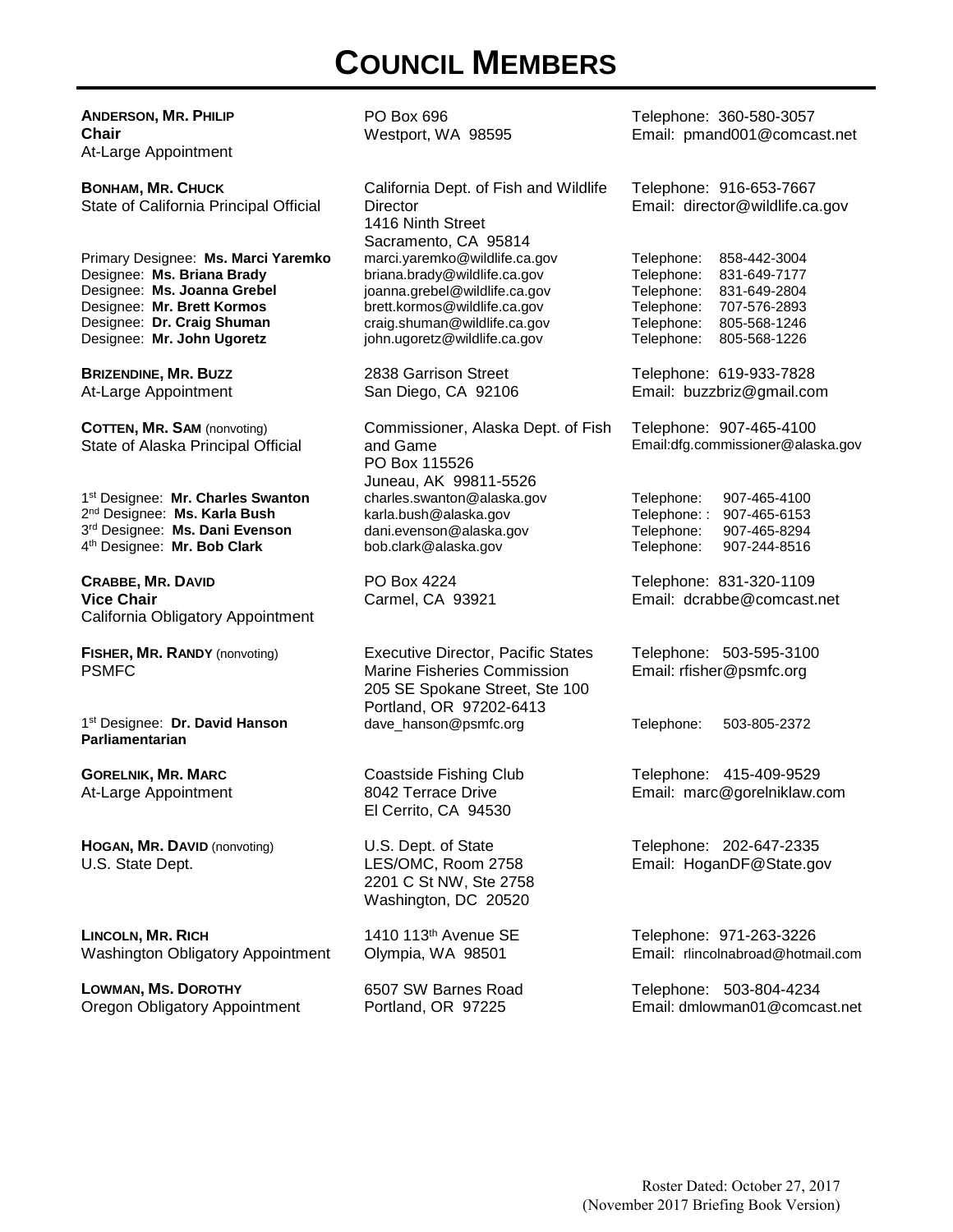# **COUNCIL MEMBERS** *(CONTINUED)*

**MELCHER, MR. CURT** State of Oregon Principal Official

1st Designee: **Mr. Chris Kern** 2nd Designee: **Dr. Caren Braby** 3rd Designee: **Ms. Maggie Sommer** 4th Designee: **Mr. Troy Buell**

**MOORE, MR. VIRGIL** State of Idaho Principal Official

**OATMAN, MR. JOSEPH** Tribal Appointment<br>Designee: Mr. David Sones

**PETTINGER, MR. BRAD** At Large Appointment

**POLLARD, MR. HERB** Idaho Obligatory Appointment

**THOM, MR. BARRY** NMFS West Coast Region

Designee: **Mr. Frank Lockhart** Designee: **Mr. Kevin Duffy** Designee: **Ms. Heidi Taylor** Designee: **Dr. Peter Dygert** Designee: **Mr. Ryan Wulff**

**THORSON, MS. ROBYN** (nonvoting) USFWS

1st Designee: **Mr. Michael Clark** 2nd Designee: **Dr. Denise Hawkins**

**THROOP, RADM DAVID** (nonvoting) U.S. Coast Guard

1st Designee: **LCDR Gregg Casad** 2nd Designee: **Mr. Brian Corrigan** 3rd Designee: **CDR Jason Brand**

**UNSWORTH, DR. JAMES** State of Washington Principal Official

Primary Designee: **Ms. Michele Culver** Designee: **Mr. Kyle Adicks** Designee: **Mr. Corey Niles**

Director, Oregon Dept. of Fish and Wildlife 4034 Fairview Industrial Drive SE Salem, OR 97302 j.chris.kern@state.or.us caren.e.braby@state.or.us maggie.sommer@state.or.us troy.v.buell@state.or.us

Director, Idaho Dept. of Fish and Game PO Box 25 Boise, ID 83707-0025 Designee: **Mr. Pete Hassemer** pete.hassemer@idfg.idaho.gov Telephone: 208-334-3791

> 109 S. 3rd Street West Lapwai, ID 83540 ddavid 160@centurytel.net Telephone: 360-645-2193

Oregon Trawl Commission 16289 Hwy 101 South, Suite C Brookings, OR 97415

2169 S Linda Vista Place Boise, ID 83709

Regional Administrator, West Coast Region National Marine Fisheries Service 1201 NE Lloyd Boulevard, Suite 1100 Portland, OR 97232-1274 frank.lockhart@noaa.gov kevin.duffy@noaa.gov heidi.taylor@noaa.gov peter.dygert@noaa.gov ryan.wulff@noaa.gov

USFWS Pacific Region Director, U.S. Fish and Wildlife Service 911 NE 11<sup>th</sup> Avenue Portland, OR 97232 michael\_l\_clark@fws.gov denise\_hawkins@fws.gov

U.S. Coast Guard 915 Second Ave, Rm 3590 Seattle, WA 98174-1067 gregg.w.casad@uscg.mil brian.p.corrigan@uscg.mil jason.p.brand@uscg.mil

**Director** WA Dept. of Fish and Wildlife PO Box 43200 Olympia, WA 98504-3200 michele.culver@dfw.wa.gov vincent.adicks@dfw.wa.gov corey.niles@dfw.wa.gov

Telephone: 503-947-6000 Email: curt.melcher@state.or.us

Telephone: 971-673-6031 Telephone: 541-867-4741 Telephone: 541-867-0300 ext. 227 Telephone: 541-867-0300 ext. 225

Telephone: 208-334-3736 Email: virgil.moore@idfg.idaho.gov

Telephone: 208-843-7320 ext. 3730 Email: joeo@nezperce.org

Telephone: 541-469-7830 Email: bpettinger@ortrawl.net

Telephone: 208-859-0263 Email: hapollard@yahoo.com

Telephone: 503-231-6266 Email: barry.thom@noaa.gov

Telephone: 206-526-6142 Telephone: 206-526-4743 Telephone: 562-980-4039 Telephone: 206-526-6734 Telephone: 916-930-3733

Telephone: 503-231-6118 Email:

Telephone: 509-493-1730 Telephone 360-753-9509

Telephone: 206-220-7090 Email: david.g.throop@uscg.mil

Telephone: 206-220-7305 Telephone: 206-220-7309 Telephone: 510-437-3374

Telephone: 360-902-2200 Email: jim.unsworth@dfw.wa.gov

Telephone: 360-902-2182 Telephone: 360-902-2664 Telephone: 360-902-2733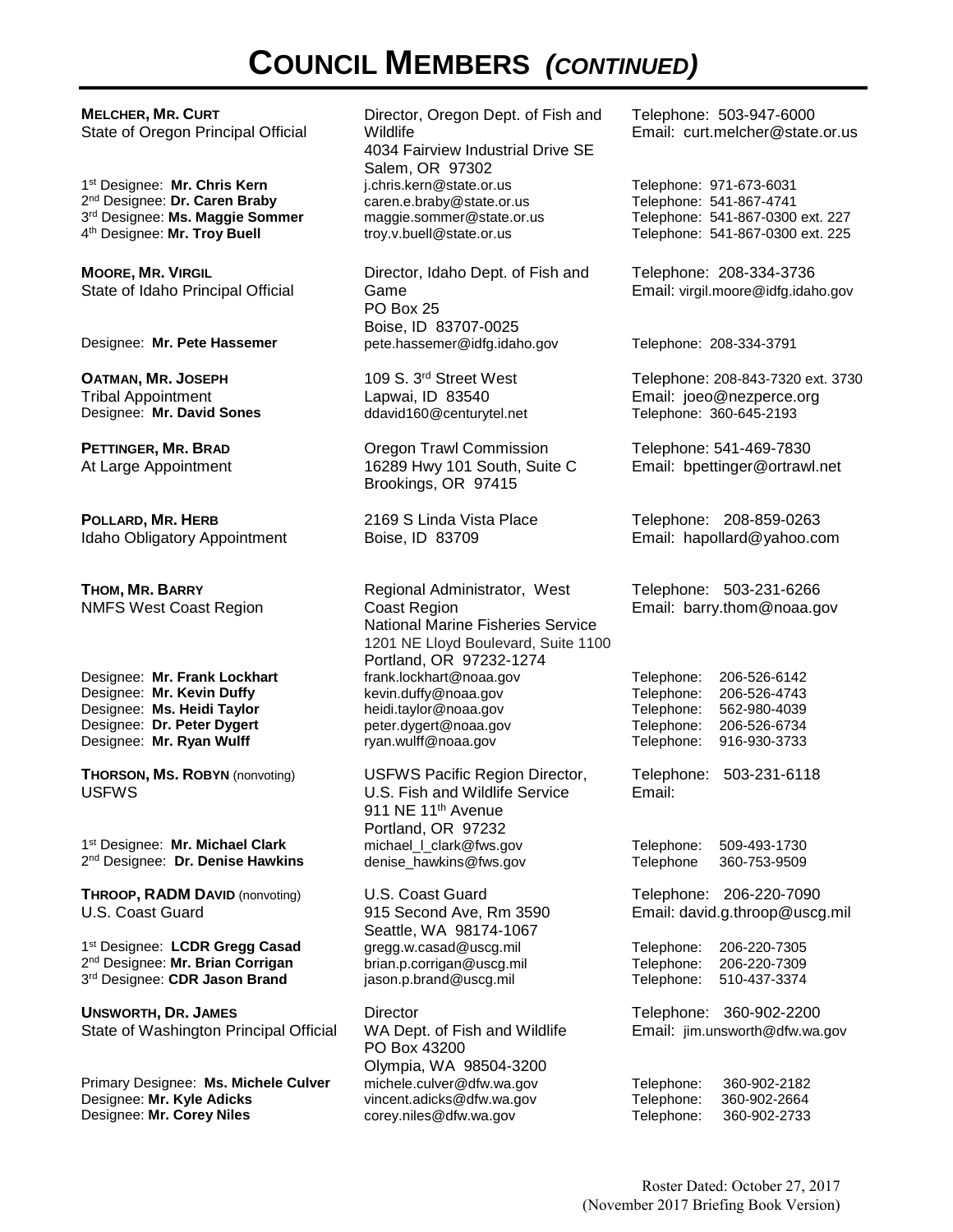# **STANDING COUNCIL MEMBER COMMITTEES**

#### **Budget Committee**

**MS. DOROTHY LOWMAN, Chair MR. PHIL ANDERSON, Vice-Chair MS. MICHELE CULVER DR. DAVID HANSON MR. PETE HASSEMER MR. HERB POLLARD MS. MARCI YAREMKO**

#### **Legislative Committee**

**DR. DAVID HANSON, Chair MR. DAVID CRABBE MR. RICH LINCOLN MS. DOROTHY LOWMAN MR. HERB POLLARD**

### **REPRESENTATIVES TO OTHER FORUMS**

| Ms. Dorothy Lowman                                 | <b>Council Coordinating Committee Video and Electronic</b><br><b>Monitoring Subcommittee</b> (June 2012)           |
|----------------------------------------------------|--------------------------------------------------------------------------------------------------------------------|
| Ms. Dorothy Lowman                                 | <b>Western and Central Pacific Fisheries Commission</b>                                                            |
| Mr. Phil Anderson<br>Alternate: Ms. Michele Culver | <b>International Pacific Halibut Commission (IPHC)</b><br><b>IPHC Management Strategy Advisory Body</b>            |
| Ms. Michele Culver<br>Alternate: Dr. Caren Braby   | <b>Regional Planning Body for West Coast Region (June 2012)</b>                                                    |
| Mr. Buzz Brizendine                                | U.S. - Canada Albacore Treaty Forum                                                                                |
| Mr. Phil Anderson                                  | U.S. Section of the Joint Management Committee of the<br>U.S. - Canada Pacific Hake/Whiting Agreement (April 2011) |
| Mr. David Crabbe                                   | <b>Pacific Offshore Cetacean Take Reduction Team</b> (June 2015)                                                   |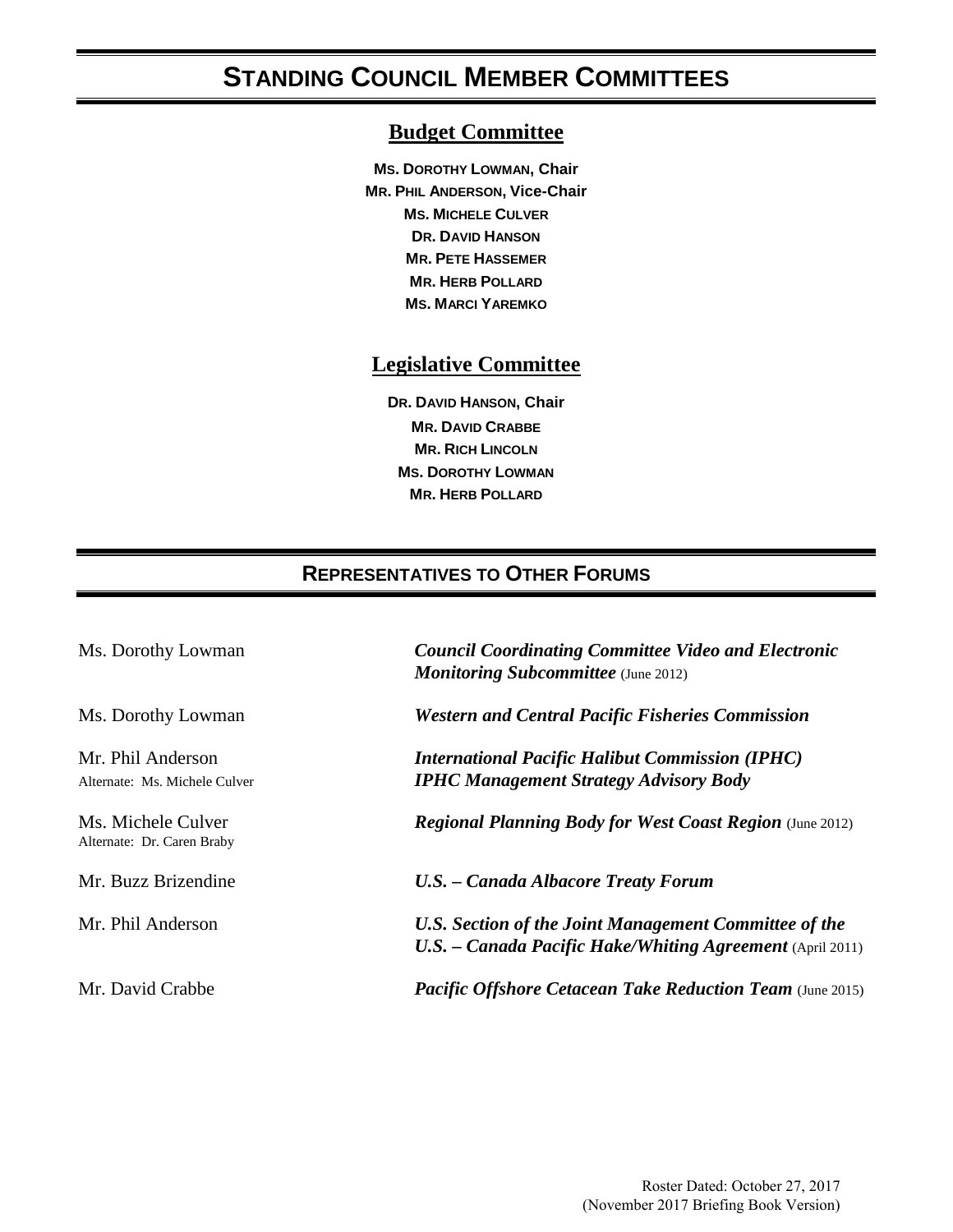# **ADVISORY BODIES**

# **COASTAL PELAGIC SPECIES ADVISORY SUBPANEL**

**ASHLEY, MR. RICHIE** California Commercial

**CARTER, MR. ALBERT** Washington Processor

**CROOKE, MR. STEVE** California Sport/Charter

**HAWORTH, MR. DAVID** California Commercial

**JURLIN, MR. NICK** California Commercial

**KAPP, MR. RYAN** Oregon Commercial

**LYONS, MS. GILLIAN Conservation** 

**OKONIEWSKI , MR. MIKE Co-Chair** Oregon Processor

**PLESCHNER-STEELE, MS. DIANE Co-Chair** California Processor

**ZUANICH, MR. ROBERT P.** Washington Commercial 125 Surf Place Seal Beach, CA 90740

Ocean Gold Seafood, Inc. 315 Lawrence Drive Hoquiam, WA 98550

3 Flintridge Irvine, CA 92603

F/V Barbara H 4369 Niagara Avenue San Diego, CA 92107

South Sound Fisheries, Inc. 4622 East Bradford Avenue Orange, CA 92867

Gulf Vessel Management 2202 Teal Court Bellingham, WA 98229

PEW Charitable Trusts 111 SW Columbia Street, Ste 200 Portland, OR 97201

Pacific Seafood 1635 Down River Dr. Woodland, WA 98674

California Wetfish Producers Assoc. Executive Director PO Box 1951 Buellton, CA 93427

Purse Seine Vessels Owners' Association, Executive Director 1900 W Nickerson, Ste 320 Seattle, WA 98119

Telephone: 562-307-4468 Email: richieashley1@gmail.com

Telephone: 360-581-3220 Email: acarter@oceancos.com

Telephone: 949-697-7142 Email: sjcrooke97@aol.com

Telephone: 619-884-3247 Email: tiffnick147@aol.com

Telephone: 310-344-9310 Email: fveileen@gmail.com

Telephone: 360-961-6722 Email: kappjr@gmail.com

Telephone: 503-975-3202 Email: glyons@pewtrusts.org

Telephone: 360-619-2019 Email: mokoniewski@pacseafood.com

Telephone: 805-693-5430 Email: [diane@californiawetfish.org](mailto:diane@californiawetfish.org)

Telephone: 206-283-7733 Email: rpz@psvoa.com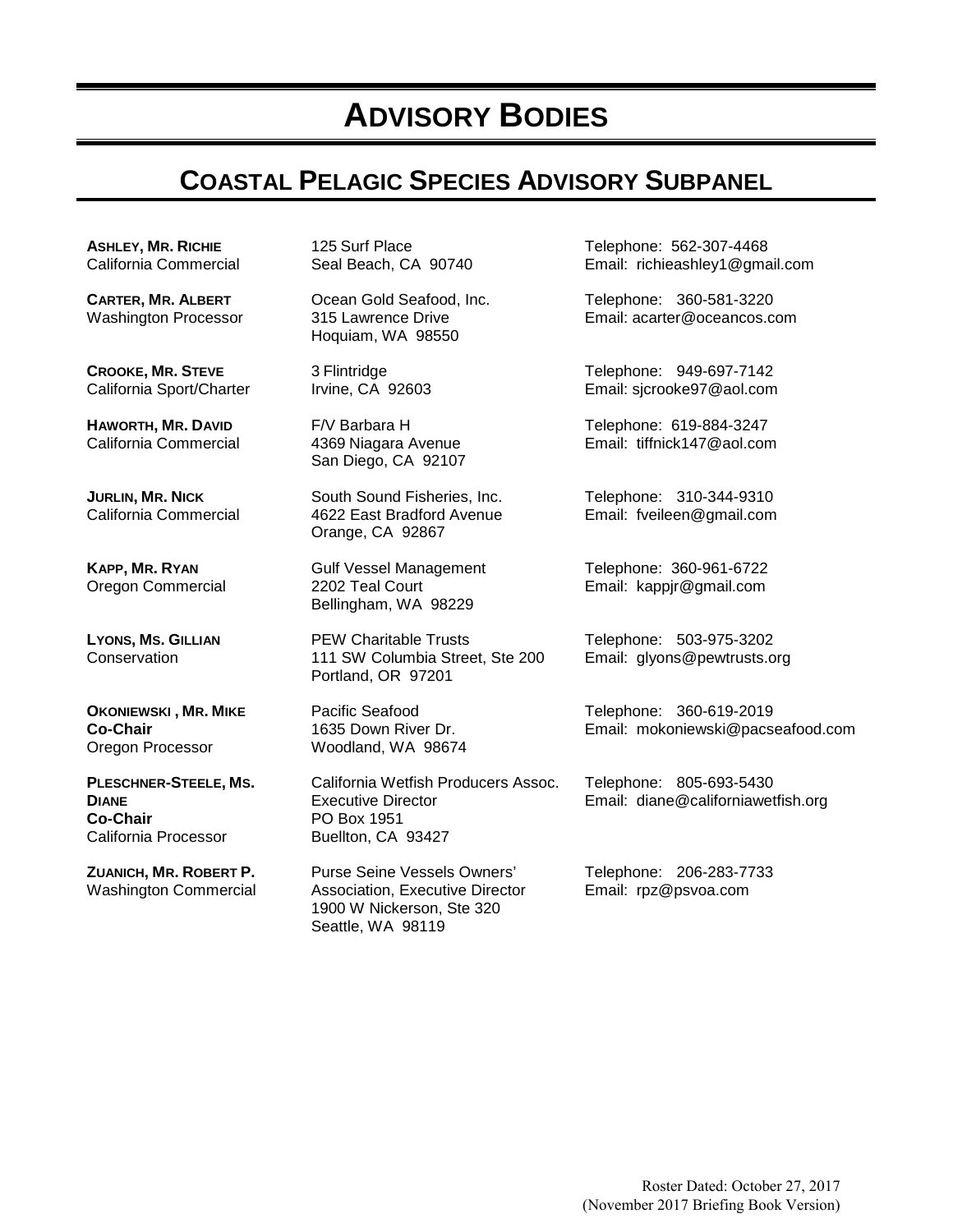# **COASTAL PELAGIC SPECIES MANAGEMENT TEAM**

**DORVAL, DR. EMMANIS** NMFS

**HILL, DR. KEVIN** NMFS

**JACOBSON, DR. KYM** NMFS

**LINDSAY, MR. JOSHUA** NMFS

**LYNN, MR. KIRK** CDFW

**PROTASIO, MS. CHELSEA Vice Chair** CDFW

**SARICH, MR. ALAN Tribal** 

**SCHMITT, MS. CYREIS**  ODFW

**WARGO, MS. LORNA Chair** WDFW

NOAA Fisheries, SWFSC 8901 La Jolla Shores Drive La Jolla, CA 92037

NOAA Fisheries, SWFSC 8901 La Jolla Shores Drive La Jolla, CA 92037

NMFS NWFSC 2030 S Marine Science Drive Newport, OR 97365

National Marine Fisheries Service 501 W Ocean Blvd, Ste 4200 Long Beach, CA 90802

California Dept. of Fish and Wildlife 8901 La Jolla Shores Drive La Jolla, CA 92037

California Dept. of Fish and Wildlife 20 Lower Ragsdale Drive, Suite 100 Monterey, CA 93940

Quinault Indian Nation PO Box 189 Taholah, WA 98587

Oregon Dept. of Fish and Wildlife 2040 SE Marine Science Dr. Newport, OR 97365-5294

Washington Dept. of Fish and Wildlife 48 Devonshire Road Montesano, WA 98563-9612

Telephone: 858-337-7385 Email: emmanis.dorval@noaa.gov

Telephone: 858-546-7052 Email: kevin.hill@noaa.gov

Telephone: 541-867-0375 Email: kym.jacobson@noaa.gov

Telephone: 562-980-4034 Email: joshua.lindsay@noaa.gov

Telephone: 858-546-7167 Email: kirk.lynn@wildlife.ca.gov

Telephone: 831-649-2994 Email: chelsea.protasio@wildlife.ca.gov

Telephone: 360-268-0355 Email: asarich@quinault.org

Telephone: 541-867-0300 ext. 265 Email: cyreis.c.schmitt@state.or.us

Telephone: 360-249-1221 Email: lorna.wargo@dfw.wa.gov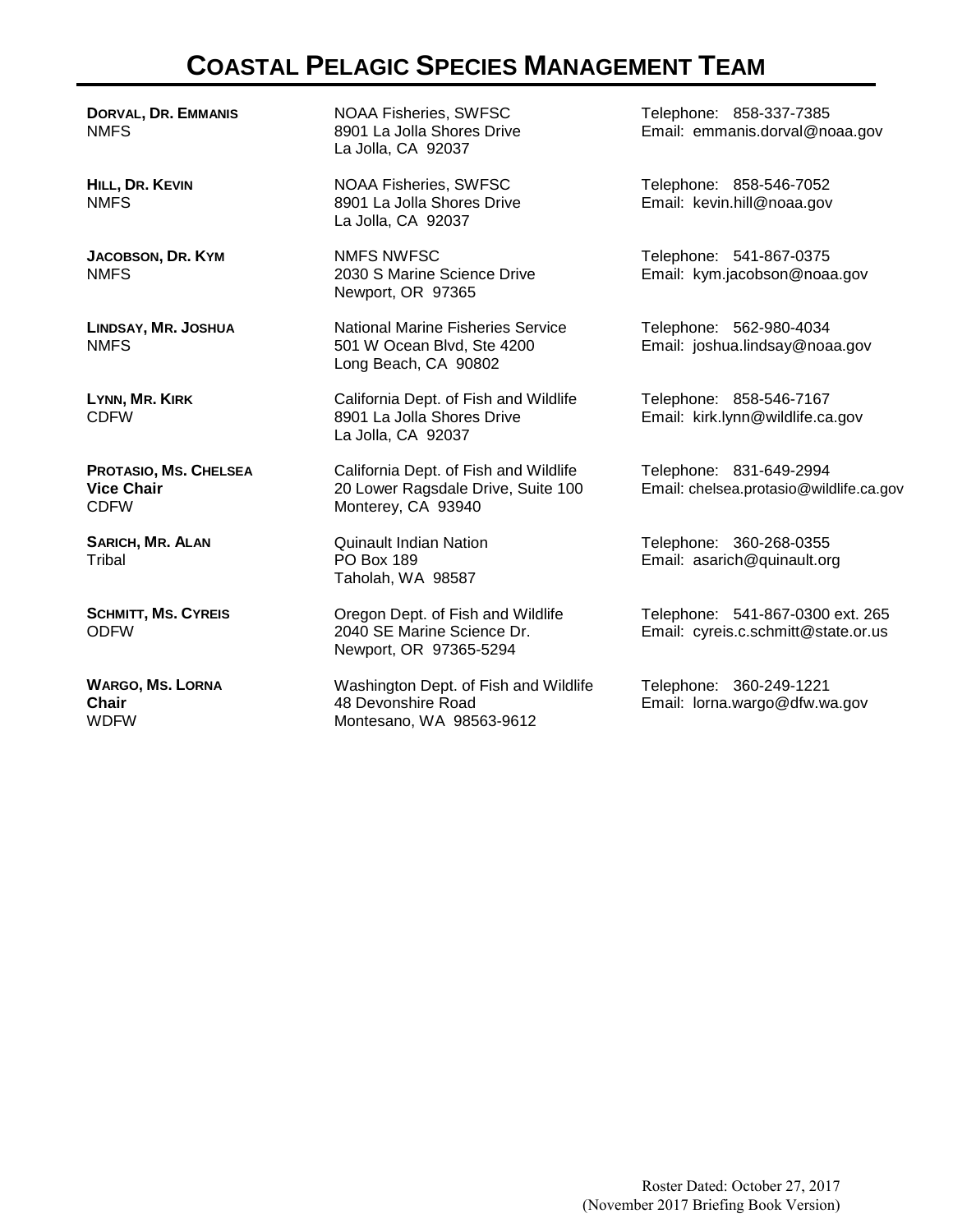# **ECOSYSTEM ADVISORY SUBPANEL**

| <b>ADAMS, DR. PETE</b><br><b>Co-Chair</b><br>California | <b>Adams Fishery Consulting</b><br>544 Mariano Drive<br>Sonoma, CA 95476                                           | Telephone: 415-279-0685<br>Email: petebadams@gmail.com          |
|---------------------------------------------------------|--------------------------------------------------------------------------------------------------------------------|-----------------------------------------------------------------|
| DYE, MR. PAUL<br>Washington                             | Washington Sea Grant<br>University of Washington<br>3716 Brooklyn Avenue NE<br>Seattle, WA 98105-6716              | Telephone: 206-854-8803<br>Email: pbdye16@uw.edu                |
| <b>ENTICKNAP, MR. BEN</b><br>Oregon                     | Pacific Project Manager, Oceana<br>222 NW Davis Street, Ste. 200<br>Portland, OR 97209                             | Telephone: 503-235-0278<br>Email: benticknap@oceana.org         |
| <b>KLINGER, DR. TERRIE</b><br>Washington                | School of Marine and Environmental<br>Affairs<br>Box 355685, University of<br>Washington<br>Seattle, WA 98105-6715 | Telephone: 206-685-2499<br>Email: tklinger@uw.edu               |
| <b>MARUSKA, MR. DON</b><br>California                   | <b>SLOSEA</b><br>895 Napa Avenue<br>Morro Bay, CA 93442                                                            | Telephone: 805-772-4667<br>Email: don@donmaruska.com            |
| <b>MCMULLEN, MR. SCOTT</b><br><b>Co-Chair</b><br>Oregon | Oregon Fishermen's Cable Comm.<br>2021 Marine Drive, Ste 102<br>Astoria, OR 97103                                  | Telephone: 503-325-2285<br>Email: smcmullen@ofcc.com            |
| <b>RIDINGS, MS. COREY</b><br>California                 | Ocean Conservancy<br>725 Front Street, Ste. 201<br>Santa Cruz, CA 95060                                            | Telephone: 831-440-7956<br>Email: cridings@oceanconservancy.org |
| <b>STONE, MR. NATE</b><br>Washington                    | Fury Group, Inc.<br>4005 20th Avenue W, Ste 207<br>Seattle, WA 98199                                               | Telephone: 206-783-3844<br>Email: furygroup@aol.com             |
| <b>WARRENS, MR. FRANK</b><br>Oregon                     | 15010 NE 16th Street<br>Vancouver, WA 98684                                                                        | Telephone: 503-228-6607<br>Email: frank@frankwarrensauto.com    |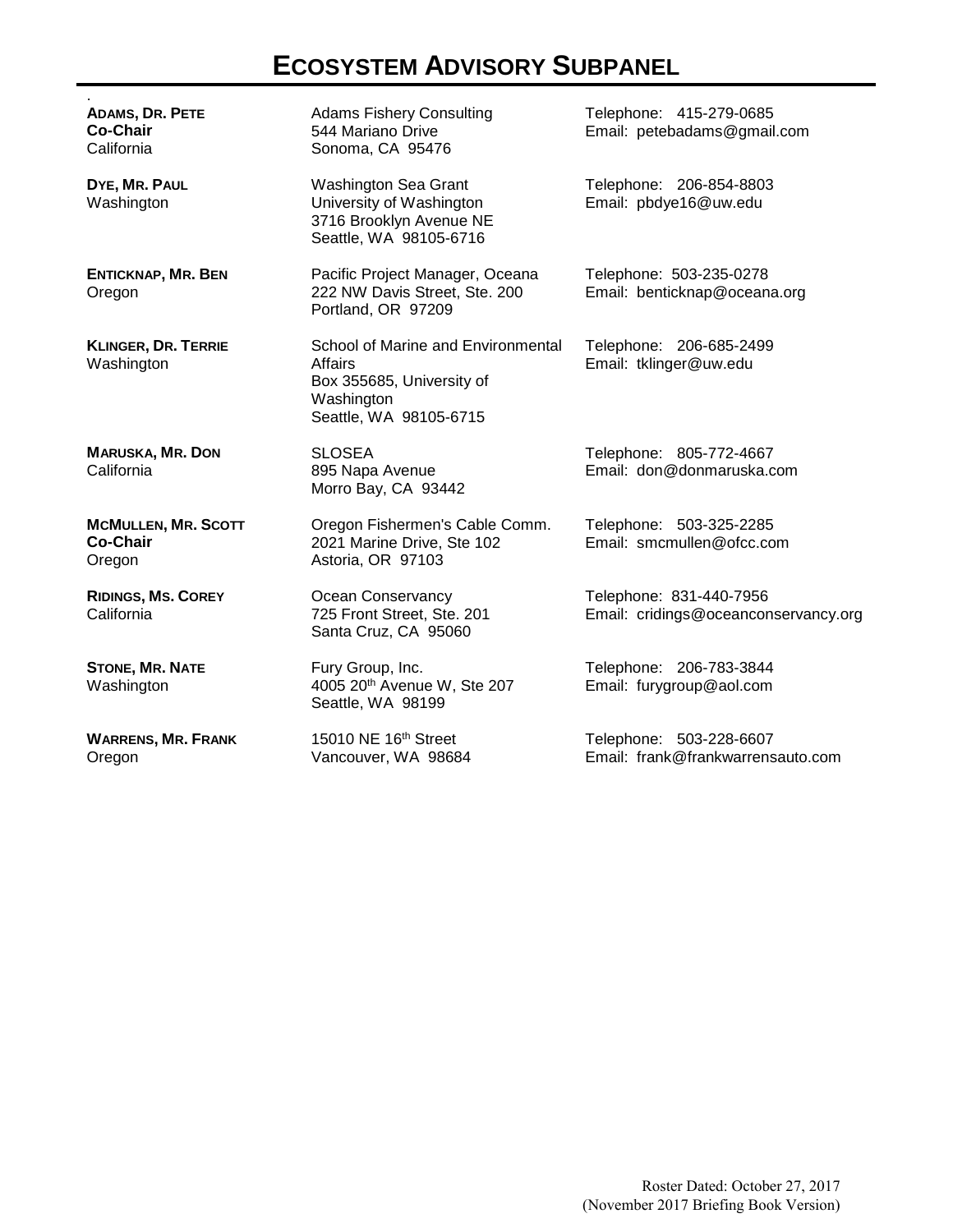## **ENFORCEMENT CONSULTANTS**

**BRAND, CDR JASON Co-Vice Chair** 11th Coast Guard District

**CHADWICK, CAPT. DAN** Washington

**CORRIGAN, MR. BRIAN Co-Vice Chair** 13th Coast Guard District

**HOWELL, LT RYAN** Oregon

**KILLARY, DSAC MICHAEL** NMFS West Coast Division

**PUCCINELLI, CAPT. ROBERT Chair California** 

U.S. Coast Guard Coast Guard Island, Bldg. 50-5 Alameda, CA 94501-5100

Washington Dept. of Fish and Wildlife PO Box 553 Naselle, WA 98638

U.S. Coast Guard 915 2nd Ave, Rm 3562 Seattle, WA 98174-1067

Oregon State Police, Fish and Wildlife General Headquarters 3565 Trelstad Ave SE Salem, OR 97317<br>todd.thompson@state.or.us Desigee: **SGT. Todd Thompson** todd.thompson@state.or.us Telephone: 541-265-5354 ext. 224

Office of Law Enforcement NMFS OLE West Coast Division 7600 Sand Point Way NE Seattle, WA 98115-0070<br>dayna.matthews@noaa.gov Designee: **Mr. Dayna Matthews** dayna.matthews@noaa.gov Telephone: 360-753-4409

> California Dept. of Fish and Wildlife 20 Lower Ragsdale Drive, Ste. 100 Monterey, CA 93940

Telephone: 510-437-5332 Email: jason.p.brand@uscg.mil

Telephone: 360-581-3337 Email: dan.chadwick@dfw.wa.gov

Telephone: 206-220-7309 Email: brian.p.corrigan@uscg.mil

Telephone: 503-934-0222 Email: ryan.howell@state.or.us

Telephone: Email: Michael.killary@noaa.gov

Telephone: 831-649-2901 Email:robert.puccinelli@wildlife.ca.gov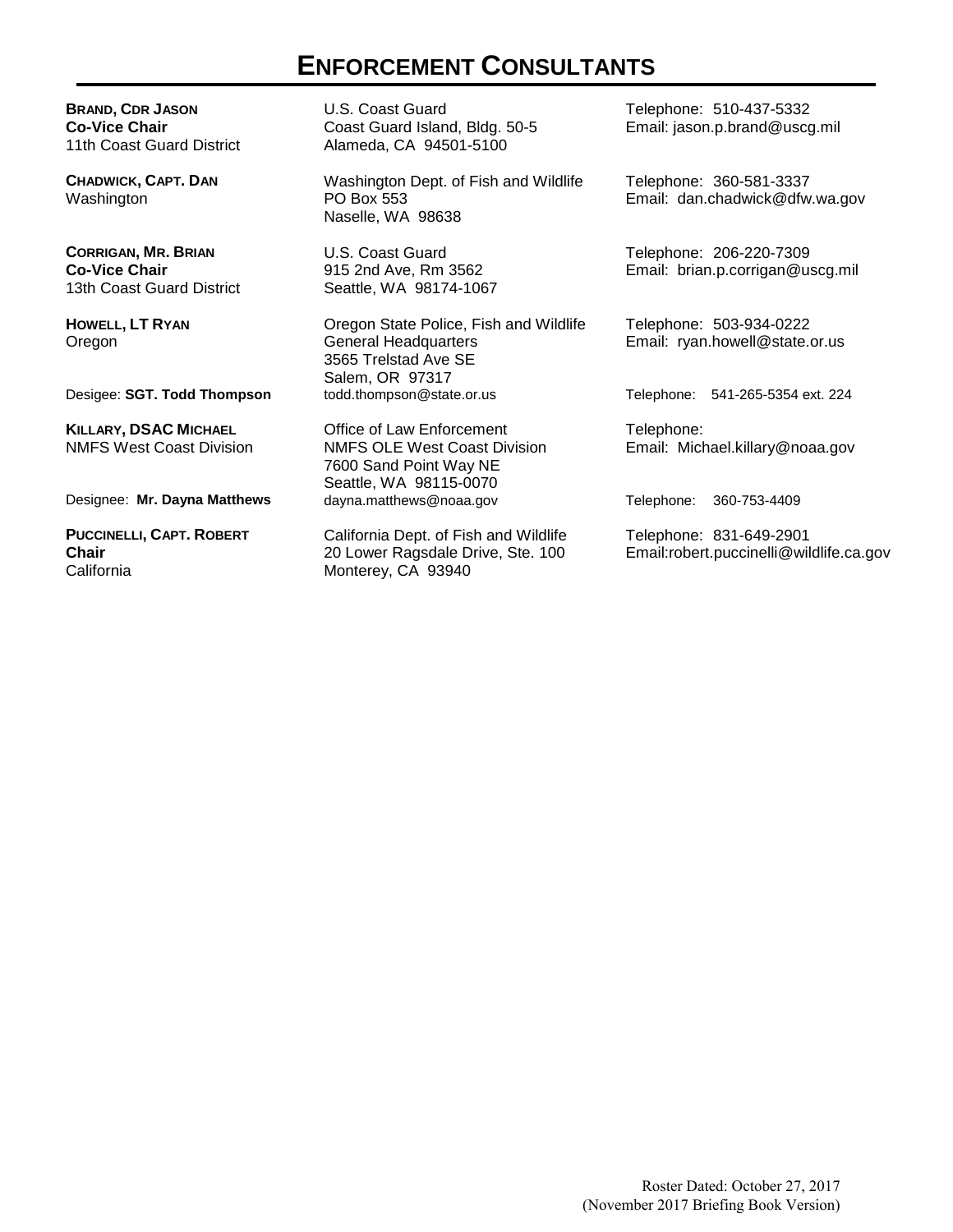# **ESSENTIAL FISH HABITAT REVIEW COMMITTEE (GROUNDFISH)**

**VACANCIES**: One NMS Position, One NMFS WCR Position and One Commercial Trawl.

**EDER, MR. ROBERT** Commercial Fixed Gear

**GOLDFINGER, DR. CHRIS** Academic

**GREENE, DR. GARY** Academic

**MACKEY, MS. MEGAN Vice Chair Conservation** 

**MATTHEWS, MR. DAYNA** NMFS WCR

**SCHUMACKER, MR. JOE** Tribal

**SHESTER, DR. GEOFF Conservation** 

**STADLER, DR. JOHN** NMFS WCR

**WAKEFIELD, DR. WALDO** NMFS NWFSC

**YOKLAVICH, MS. MARY** NMFS SWFSC

F/V Timmy Boy PO Box 721 Newport, OR 97365

Oregon State University Ocean Administration Building, Unit 102 Corvallis, OR 97331

Moss Landing Marine Laboratories 8272 Moss Landing Road Moss Landing, CA 95039

**Ecotrust** 721 NW 9th Avenue, Ste. 200 Portland, OR 97209

National Marine Fisheries Service Office of Law Enforcement 510 Desmond Drive SE, Ste. 103 Lacey, WA 98503

Quinault Indian Nation PO Box 424 Taholah, WA 98587 Designee: **Ms. Jennifer Hagen** jennifer.hagen@quileutenation.org Telephone: 360-374-2059

> Oceana CA Program Director 99 Pacific Street, Ste. 155C Monterey, CA 93940

National Marine Fisheries Service Fish Biologist, WCR EFH Coordinator 510 Desmond Drive SE, Ste. 103 Lacey, WA 98503

NMFS Northwest Fisheries Science Ctr. 2032 SE OSU Drive Newport, OR 97365

National Marine Fisheries Service 110 McAllister Way Santa Cruz, CA 95060

Telephone: 541-265-6650 Email: 1roberteder@gmail.com

Telephone: 541-737-9622 Email: gold@coas.oregonstate.edu

Telephone: 831-332-3627 Email: greene@mlml.calstate.edu

Telephone: 503-467-0784 Email: mmackey@ecotrust.org

Telephone: 360-753-4409 Email: dayna.matthews@noaa.gov

Telephone: 360-276-8215 Email: jschumacker@quinault.org

Telephone: 831-643-9266 Email: gshester@oceana.org

Telephone: 360-534-9328 Email: john.stadler@noaa.gov

Telephone: 541-867-0542 Email: waldo.wakefield@noaa.gov

Telephone: 831-420-3940 Email: mary.yoklavich@noaa.gov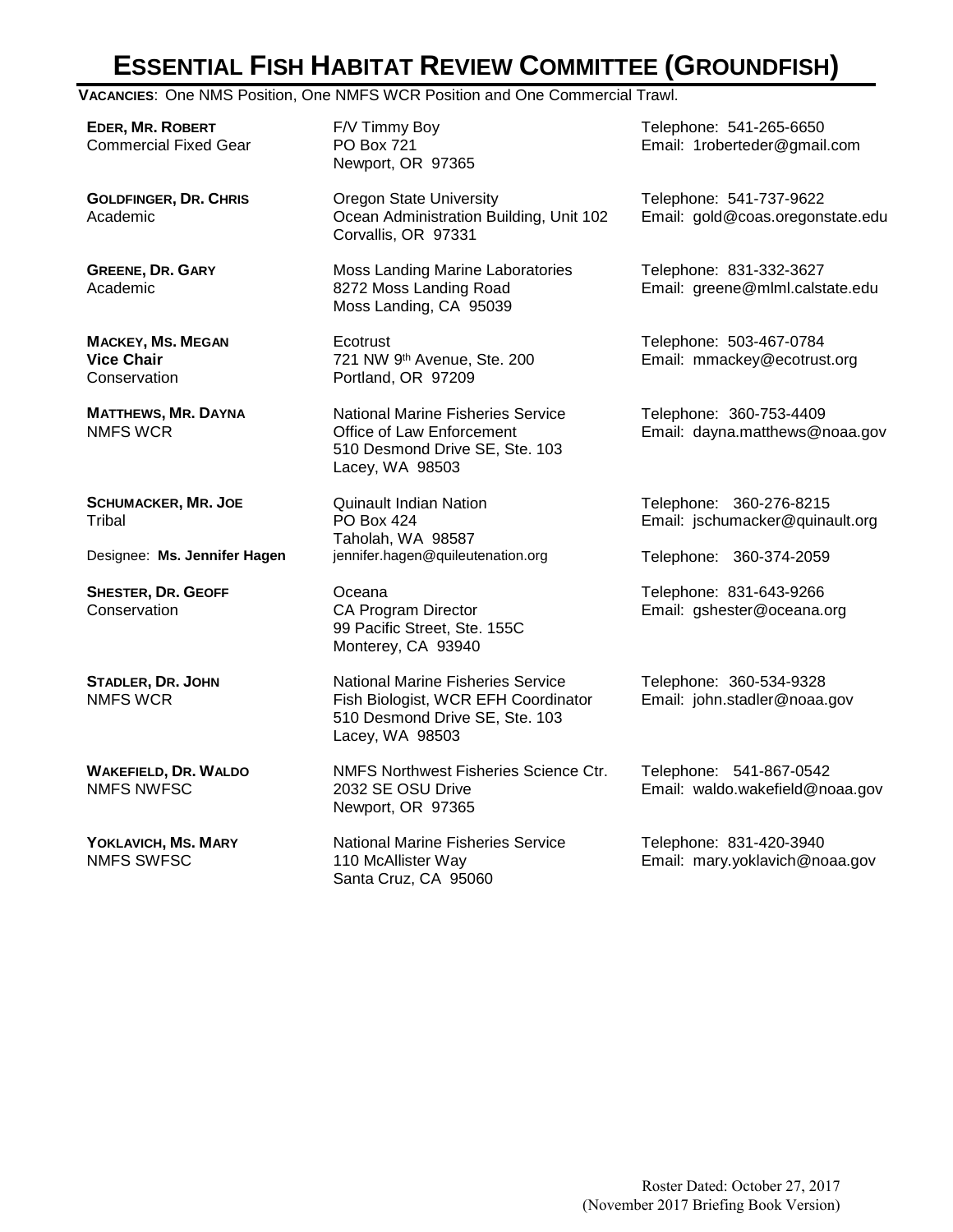# **GROUNDFISH ALLOCATION COMMITTEE – VOTING MEMBERS**

**VACANCIES**: One At-Large, One CDFW, One ODFW Position, and One WDFW Position.

| <b>HANSON, DR. DAVID</b><br><b>Pacific States Marine Fisheries</b><br>Commission | <b>Pacific States Marine Fisheries</b><br>Commission<br>3468 22nd Street NW<br>Hackensack, MN 56452 | Telephone: 218-675-5231<br>Email: dave hanson@psmfc.org |
|----------------------------------------------------------------------------------|-----------------------------------------------------------------------------------------------------|---------------------------------------------------------|
| <b>LOCKHART, MR. FRANK</b>                                                       | <b>National Marine Fisheries Service</b>                                                            | Telephone: 206-526-6142                                 |
| NMFS WCR                                                                         | 7600 Sand Point Way, NE BIN C15700                                                                  | Email: frank.lockhart@noaa.gov                          |

## **GROUNDFISH ALLOCATION COMMITTEE – NON-VOTING**

**BORNSTEIN, MR. ANDREW**  Shoreside Processing

**GHIO, MR. TOM** Open Access Fishery

**JUD, MR. SHEMS Conservation** 

**LEIPZIG, MR. PETER** Limited Entry Non-Whiting Trawl

**LONGO EDER, MS. MICHELE** Limited Entry Fixed Gear

**OSBORN, MR. ROBERT** Recreational Fisher

**WALDECK, MR. DANIEL A.** At-sea Processing

Bornstein Seafoods PO Box 58 Astoria, OR 97103

Seattle, WA 98115-0070

Ghio Fish Company 112 Gilbert Court Santa Cruz, CA 95065

Environmental Defense Fund 1749 Regency Street West Linn, OR 97068

Jefferson State Trading Co. PO Box 2102 McKinleyville, CA 95519

Argos, Inc. PO Box 721 Newport, OR 97365

United Anglers of Southern California PO Box 385 Surfside, CA 90743

Executive Director, Pacific Whiting Conservation Cooperative 2505 SE 11th Avenue, Ste. 358 Portland, OR 97202

Telephone: 503-325-6164 Email: Andrew@bornstein.com

Telephone: 831-295-5511 Email: ghiofish2000@yahoo.com

Telephone: 503-358-7053 Email: sjud@edf.org

Telephone: 707-616-4458 Email: pete@trawl.org

Telephone: 541-270-1161 Email: michele@michelelongoeder.com

Telephone: 562-592-0857 Email: bob@pacificangler.com

Telephone: 971-544-7787 Email: dwaldeck@comcast.net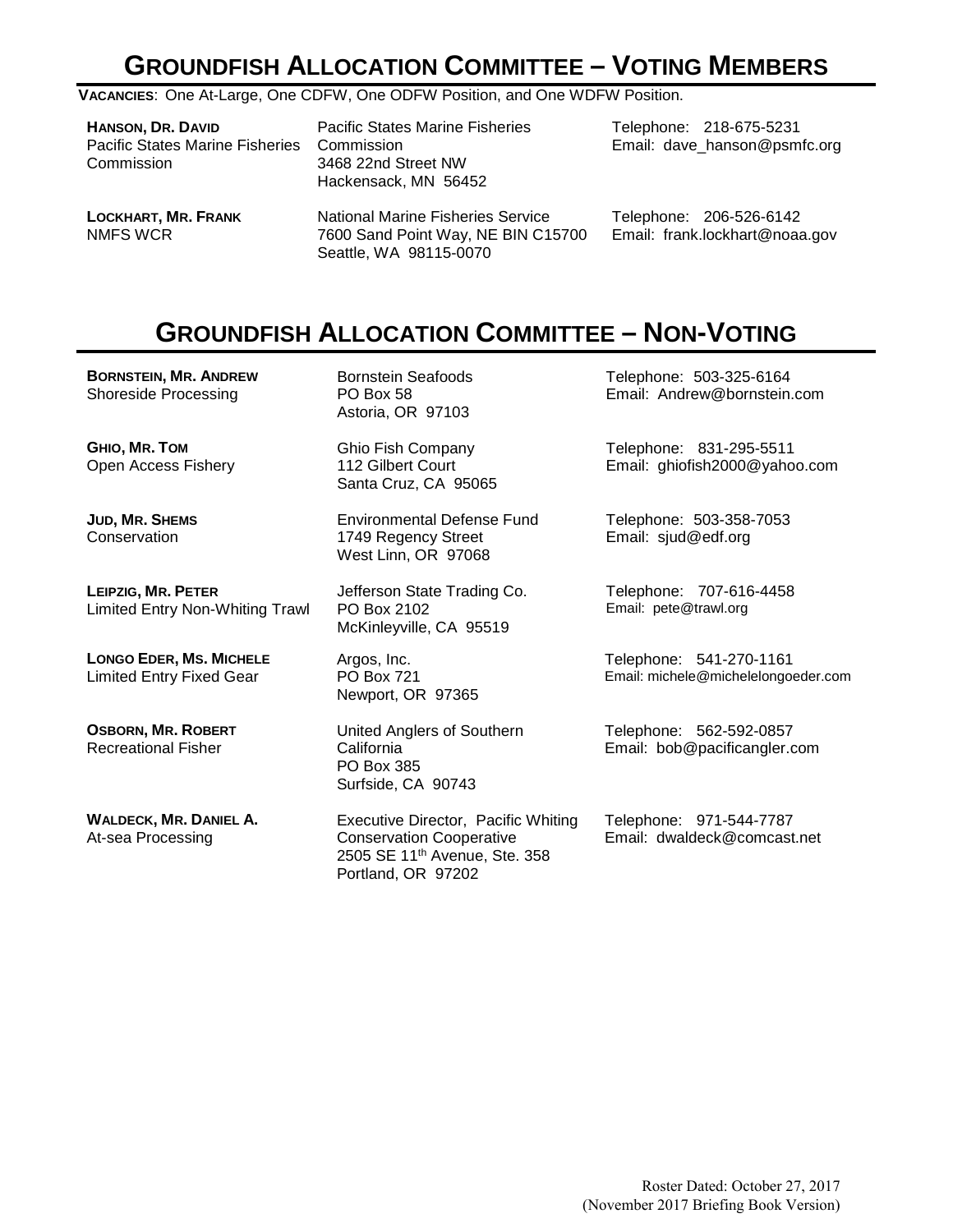## **GROUNDFISH ADVISORY SUBPANEL**

**ALVERSON, MR. ROBERT** Fixed Gear At-Large

**CHAMBERS, MS. SUSAN Vice Chair** Processor At-Large

**DUNN, MR. KEVIN** Trawl At-Large

**HOLLOWAY, MR. JOHN Chair** Sport Fisheries At-Large

**HUNTER, MR. TRAVIS** Bottom Trawl

**INGLES, MR. ROBERT C.** California Charter North of Pt. **Conception** 

**JONER, MR. STEVE**  Tribal Fisheries

**JUD, MR. SHEMS Conservation** 

**LACKEY, MR. JEFF**  Mid-Water Trawl

**LIBBY, MR. TOM**  Processor At-Large

**LONGO EDER, MS. MICHELE**  Fixed Gear At-Large

**MARKING, MR. TOM** Sport Fisheries At-Large

**MILES, MR. JEFF** Open Access North of Cape Mendocino

**MIRANTE, MR. ROBERT** Washington Charter Boat **Operator** 

Fishing Vessel Owner's Association 4005 - 20th Ave W, Room 232 Seattle, WA 98199-1290

West Coast Seafood Processors Assoc. 650 NE Holladay Street, Ste. 1600 Portland, OR 97232

92000 Lewis & Clark Road Astoria, OR 97103

Recreational Fishing Alliance-OR PO Box 827 Garibaldi, OR 97118-0827

300 Broadway Eureka, CA 95501

Golden Gate Fisherman's **Association** PO Box 3149 Half Moon Bay, CA 94019

Makah Fisheries Management 113 Shaffer Road Port Angeles, WA 98363

Environmental Defense Fund 1749 Regency Street West Linn, OR 97068

PO Box 1010 Newport, OR 97365

CA Shellfish Co., Inc. 90085 Logan Road Astoria, OR 97103

Argos, Inc. PO Box 721 Newport, OR 97365

1456 Whitmire Avenue McKinleyville, CA 95519

PO Box 424 Port Orford, OR 97465

Westport Charterboat Assoc. PO Box 757 Westport, WA 98595

Telephone: 206-283-7735 Email: roberta@fvoa.org

Telephone: 541-297-2875 Email: susan.wcseafood@gmail.com

Telephone: 503-440-2866 Email: kdunn3201@charter.net

Telephone: 503-201-3861 Email: RFAoregon@aol.com

Telephone: 707-498-0689 Email: hunterenterprises@att.net

Telephone: 510-581-2628 Email: sherry@fishingboat.com

Telephone: 360-461-3249 Email: gofish@olypen.com

Telephone: 503-358-7053 Email: sjud@edf.org

Telephone: 541-961-1452 Email: jeff.lackey.fish@gmail.com

Telephone: 503-440-5626 Email: Tom.CalShell@gmail.com

Telephone: 541-270-1161 Email: michele@michelelongoeder.com

Telephone: 707-839-2073 Email: tmmarking@gmail.com

Telephone: 541-332-1835 Email: janddmiles@frontier.com

Telephone: 360-589-1747 Email: robertrmirante@gmail.com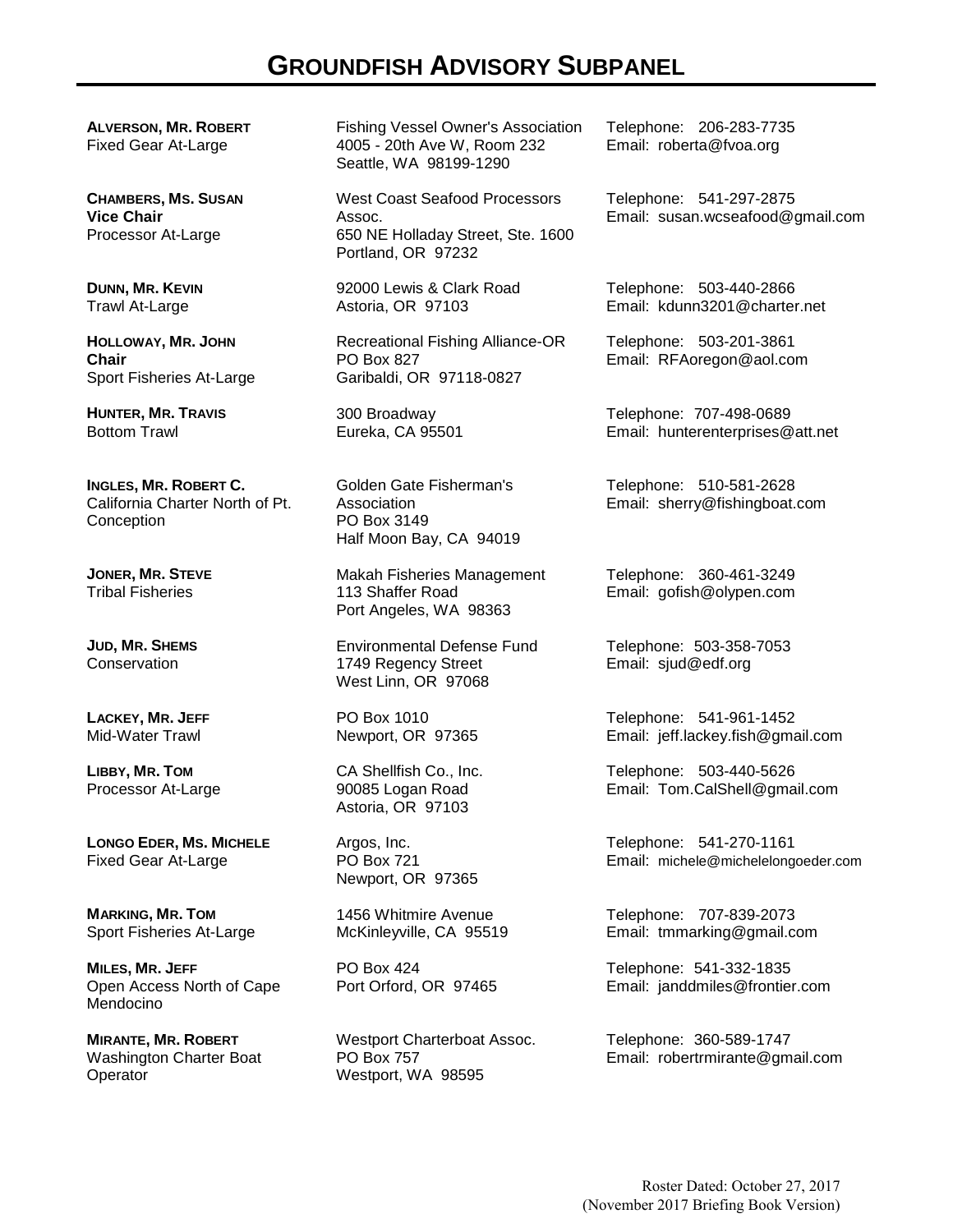## **Groundfish Advisory Subpanel** *(continued)*

**PAINE, MR. BRENT** Trawl At-Large

**PATTILLO, MR. PAT**  WA Sport Fisher At-Large

**PLATT, MR. DAN** Open Access South of Cape Mendocino

**RICHTER, MR. GERRY** Fixed Gear At-Large

**TURNER, MR. TYLER** Oregon Charter Boat Operator

**WALDECK, MR. DANIEL A.** At-Sea Processor

**ZIMM, MR. LOUIS** California Charter South of Point **Conception** 

United Catcher Boats Association 4005 20th Avenue West, Ste. 116 Seattle, WA 98199

3126 Maringo Road SE Olympia, WA 98501

STMA 32320 Ellison Way Fort Bragg, CA 95437

B & G Seafoods, Inc. 217 Calle Manzanita Santa Barbara, CA 93105

Tacklebuster, Inc. 340 Cliff Street Depoe Bay, OR 97341

Executive Director, Pacific Whiting Conservation Cooperative 2505 SE 11th Avenue, Ste. 358 Portland, OR 97202

Sportfishing Association of **California** 3762 Dupont Street San Diego, CA 92106

Telephone: 206-282-2599 Email: bpaine@ucba.org

Telephone: 360-561-2615 Email: pattillopl@gmail.com

Telephone: 707-813-7221 Email: morefish@mcn.org

Telephone: 805-569-3099 Email: gdrfish@cox.net

Telephone: 541-270-1223 Email: tylerturner@hotmail.com

Telephone: 971-544-7787 Email: dwaldeck@comcast.net

Telephone: 619-224-7908 Email: glzimm@cox.net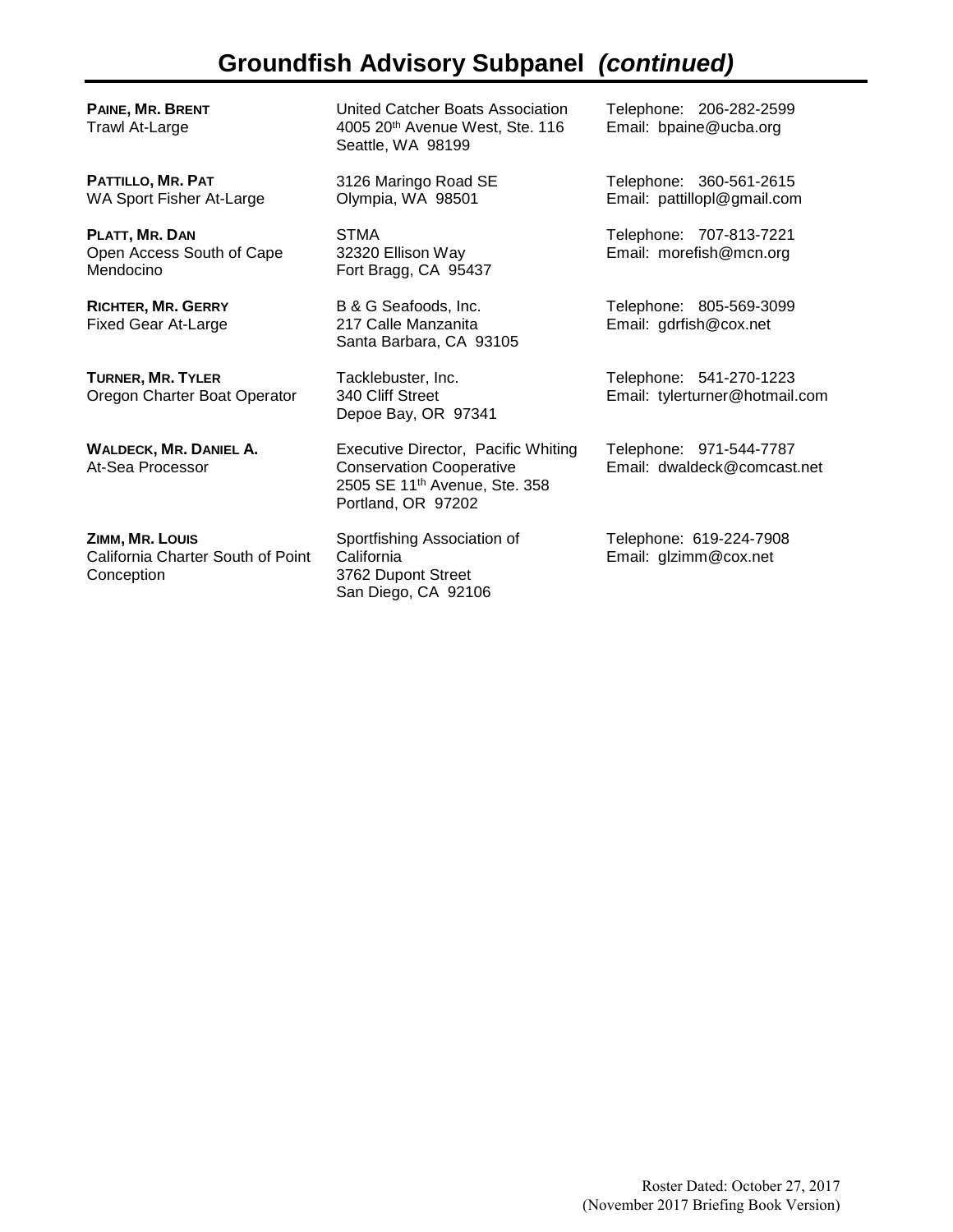## **Groundfish Endangered Species Workgroup**

#### **VACANCIES**: One NMFS WCR Position

**BRABY, DR. CAREN** ODFW Oregon Dept. of Fish and Wildlife 2040 SE Marine Science Drive Newport, OR 97365 Telephone: 541-867-4741 Email: caren.e.braby@state.or.us **EGUCHI, DR. TOMO** Sea Turtle Taxa National Marine Fisheries Service 8901 La Jolla Shores Dr. La Jolla, CA 92037-1508 Telephone: 858-546-5615 Email: tomo.eguchi@noaa.gov **GOOD, DR. THOMAS** Seabird Taxa National Marine Fisheries Service 2725 Montlake Blvd E Seattle, WA 98112-2097 Telephone: 206-860-3469 Email: tom.good@noaa.gov **GUSTAFSON, DR. RICHARD** Fish Taxa National Marine Fisheries Service 2725 Montlake Blvd E Seattle, WA 98112-2097 Telephone: 206-860-3372 Email: Richard.gustafson@noaa.gov **HANSON, DR. BRAD** Marine Mammal Taxa National Marine Fisheries Service 2725 Montlake Blvd E Seattle, WA 98112-2097 Telephone: 206-860-3220 Email: brad.hanson@noaa.gov **JANNOT, DR. JASON** Observer Program National Marine Fisheries Service 2725 Montlake Blvd E Seattle, WA 98112-2097 Telephone: 206-302-1755 Email: jason.jannot@noaa.gov **MCKNIGHT, MS. CAROLINE** CDFW California Dept. of Fish and Wildlife 20 Lower Ragsdale Drive, Ste. 100 Monterey, CA 93940 Telephone: 831-649-7192 Email: caroline.mcknight@wildlife.ca.gov **NILES, MR. COREY** WDFW Washington Dept. of Fish and **Wildlife** PO Box 43200 Olympia, WA 98504-3200 Telephone: 360-249-1223 Email: corey.niles@dfw.wa.gov **SCORDINO, MR. JONATHAN** WA Coast Tribal Makah Tribe Fisheries Management PO Box 115 Neah Bay, WA 98357 Telephone: 360-645-3176 Email: jonathan.scordino@makah.com **TODD, MS. LAURA** USFWS U.S. Fish and Wildlife Service 2127 SE Marine Science Drive Telephone: 541-867-4558 Email: laura.todd@fws.gov

Newport, OR 97365

Roster Dated: October 27, 2017 (November 2017 Briefing Book Version)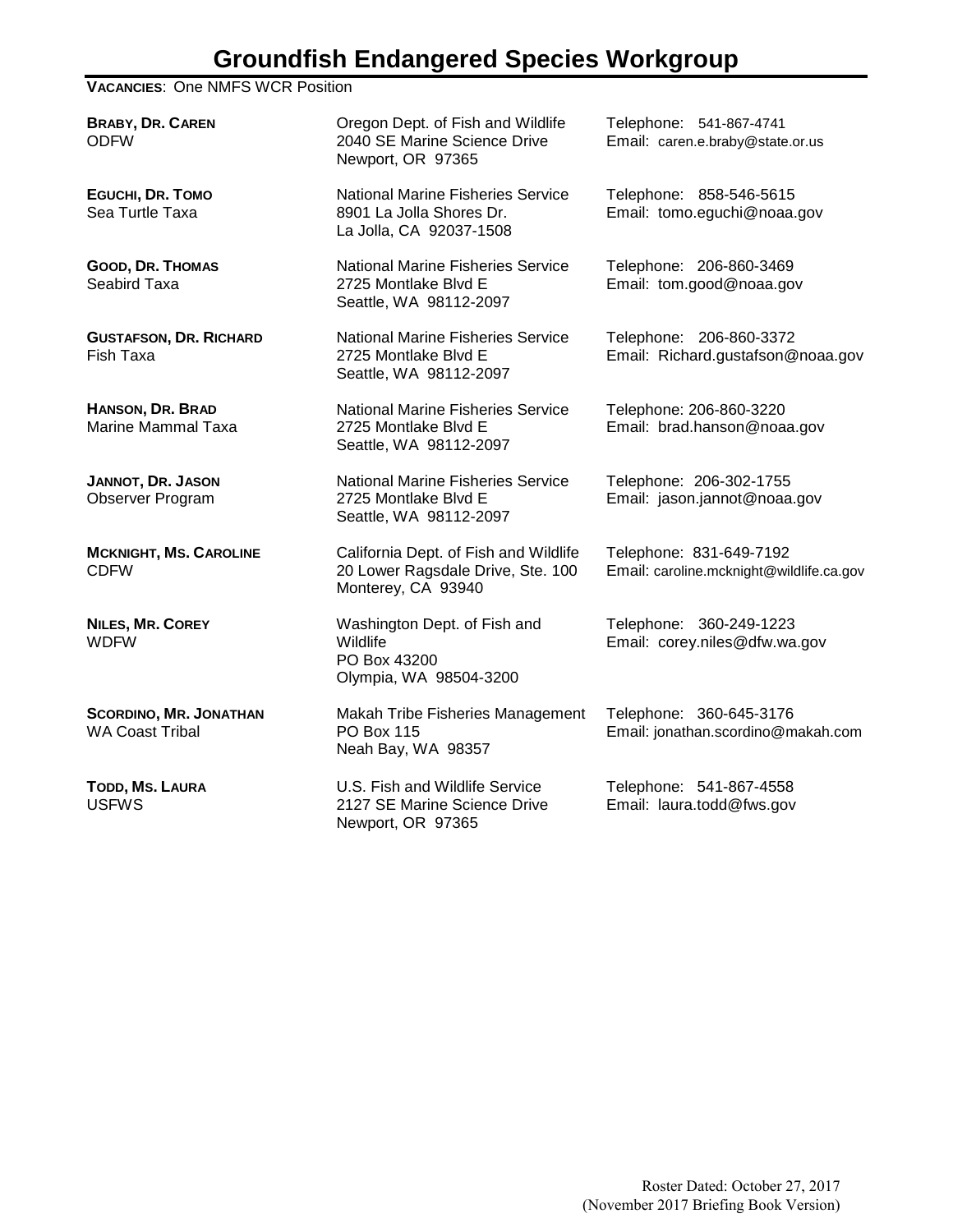# **GROUNDFISH MANAGEMENT TEAM**

| <b>DOERPINGHAUS, MS. JESSI</b><br><b>WDFW</b>          | Washington Dept. of Fish and Wildlife<br>PO Box 43200<br>Olympia, WA 98504-3200                                                | Telephone: 360-902-2675<br>Email: jessi.doerpinghaus@dfw.wa.gov         |
|--------------------------------------------------------|--------------------------------------------------------------------------------------------------------------------------------|-------------------------------------------------------------------------|
| <b>HARLEY, MS. ABIGAIL</b><br><b>NMFS WCR</b>          | <b>National Marine Fisheries Service</b><br>7600 Sand Point Way NE<br>Seattle, WA 98115-0070                                   | Telephone: 206-526-4273<br>Email: abigail.harley@noaa.gov               |
| <b>KLEIN, MR. ANDRE</b><br><b>CDFW</b>                 | California Dept. of Fish and Wildlife<br>20 Lower Ragsdale Drive, Ste. 100<br>Monterey, CA 93940                               | Telephone: 831-649-2851<br>Email: andrew.klein@wildlife.ca.gov          |
| <b>MANDRUP, MS. MELISSA</b><br><b>CDFW</b>             | California Dept. of Fish and Wildlife<br>1812 9th St.<br>Sacramento, CA 95811                                                  | Telephone: 916-445-6469<br>Email: melissa.mandrup@wildlife.ca.gov       |
| <b>MATTES, MS. LYNN</b><br><b>Chair</b><br><b>ODFW</b> | Oregon Dept. of Fish and Wildlife<br>2040 SE Marine Science Drive<br>Newport, OR 97365                                         | Telephone: 541-867-0300 ext. 237<br>Email: lynn.mattes@state.or.us      |
| <b>MIRICK, MR. PATRICK</b><br><b>ODFW</b>              | Oregon Dept. of Fish and Wildlife<br>2040 SE Marine Science Drive<br>Newport, OR 97365                                         | Telephone: 541 867-4741 ext. 223<br>Email: patrick.p.mirick@state.or.us |
| PALMIGIANO, MS. KAREN<br><b>NMFS WCR</b>               | <b>National Marine Fisheries Service</b><br>7600 Sand Point Way NE<br>Seattle, WA 98115-0070                                   | Telephone: 206-526-4491<br>Email: karen.palmigiano@noaa.gov             |
| PETERSEN, MR. JOSEPH<br><b>Vice Chair</b><br>Tribal    | Makah Tribe Fisheries Management<br>PO Box 94<br>Sekiu, WA 98381                                                               | Telephone: 360-461-5924<br>Email: joe.petersen@makah.com                |
| <b>REED, MS. HEATHER</b><br><b>WDFW</b>                | Washington Dept. of Fish and Wildlife<br>PO Box 43200<br>Olympia, WA 98504-3200                                                | Telephone: 360-902-2487<br>Email: reedhjr@dfw.wa.gov                    |
| <b>SOMERS, DR. KAYLEIGH</b><br><b>NMFS NWFSC</b>       | <b>NMFS-Northwest Fisheries Science Ctr</b><br>2725 Montlake Blvd E<br>Seattle, WA 98112-2097                                  | Telephone: 206-302-2413<br>Email: kayleigh.somers@noaa.gov              |
| <b>STEPHENS, DR. ANDI</b><br><b>NMFS NWFSC</b>         | <b>National Marine Fisheries Service</b><br>Newport Research Station, Bldg. 955<br>2032 SE OSU Drive<br>Newport, OR 97365-5275 | Telephone: 541-867-0521<br>Email: andi.stephens@noaa.gov                |
| THOMPSON, DR. ANDREW<br><b>NMFS SWFSC</b>              | <b>NMFS Southwest Fisheries Science Ctr</b><br>8901 La Jolla Shores Drive<br>La Jolla, CA 92037-1508                           | Telephone: 858-546-7132<br>Email: andrew.thompson@noaa.gov              |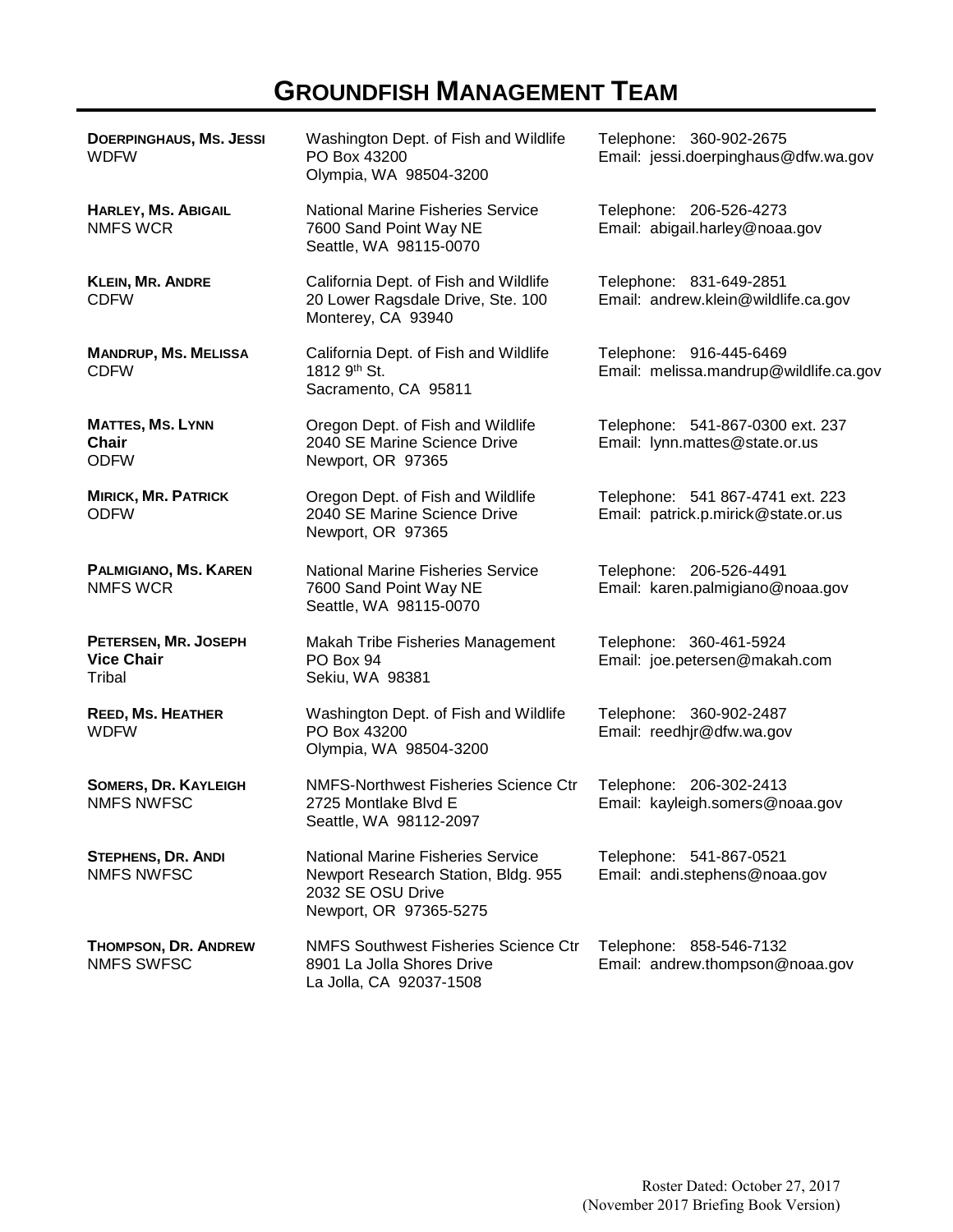# **HABITAT COMMITTEE**

**VACANCIES**: One Northwest or Columbia River Tribal Position.

**CLARK, MR. MICHAEL**  USFWS

Designee: **Dr. Denise Hawkins** denise\_hawkins@fws.gov Telephone: 360-753-9509

**DEHART, DR. DOUGLAS Conservation** 

**GREENE, DR. CORREIGH Vice-Chair** NMFS NWFSC

**HAMILTON, MS. LIZ** Sport Fisheries At-Large

**HEBDON, MR. LANCE** IDFG

**HILLEMEIER, MR. DAVE** California Tribes

**JURICK, MR. FRED** At-Large

**KAWAHARA, MR. JOEL** Commercial Fisheries

**MEREMS, MS. ARLENE** ODFW

**RECHT, MS. FRAN** PSMFC

**SCHEIBLAUER, MR. STEPHEN** At-Large

**STADLER, DR. JOHN** NMFS WCR

**THURSTON, MS. RANDI WDFW** 

U.S. Fish and Wildlife Service Spring Creek Hatchery 61552 State Road 14 Underwood, WA 98651<br>denise\_hawkins@fws.gov

Coffee Creek Bioscience 915 Clearbrook Drive Oregon City, OR 97045

National Marine Fisheries Service NWFSC 2725 Montlake Blvd. East Seattle, WA 98112-2097

Executive Director, Northwest Sportfishing Industry Association PO Box 4 Oregon City, OR 97045-0004

Idaho Dept. of Fish and Game PO Box 25 Boise, ID 83707-0025

Yurok Tribe PO Box 1027 Klamath, ID 95548

6624 Branchwater Way Citrus Heights, CA 95621

3652 Lindsay Hill Rd Quilcene, WA 98376

Oregon Dept. of Fish and Wildlife 2040 SE Marine Science Drive Newport, OR 97365

Pacific States Marine Fisheries **Commission** PO Box 221 Depoe Bay, OR 97341-0221

Marine Alliances Consulting 250 Figueroa Street, Ste. 1 Monterey, CA 93940

National Marine Fisheries Service 510 Desmond Drive SE, Ste. 103 Lacey, WA 98503 Designee: **Ms. Korie Schaeffer** korie.schaeffer@noaa.gov Telephone: 707-575-6087

> Washington Dept. of Fish and Wildlife PO Box 43200 Olympia, WA 98504-3200

Telephone: 509-493-1730 Email: michael I clark@fws.gov

Telephone: 503-701-4578 Email: ddehart@onemain.com

Telephone: 206-860-5611 Email: correigh.greene@noaa.gov

Telephone: 503-631-8859 Email: nsializ@aol.com

Telephone: 208-334-3791 Email: lance.hebdon@idfg.idaho.gov

Telephone: 707-482-1350 ext. 315 Email: dave@yuroktribe.nsn.us

Telephone: 916-729-1485 Email: fjurick@yahoo.com

Telephone: 206-406-7026 Email: joelkaw@earthlink.net

Telephone: 541-867-0300 ext. 246 Email: arlene.r.merems@state.or.us

Telephone: 541-765-2229 Email: frecht@psmfc.org

Telephone: 831-239-1219 Email: maconsult49@gmail.com

Telephone: 360-534-9328 Email: john.stadler@noaa.gov

Telephone: 360-902-2602 Email: randi.thurston@dfw.wa.gov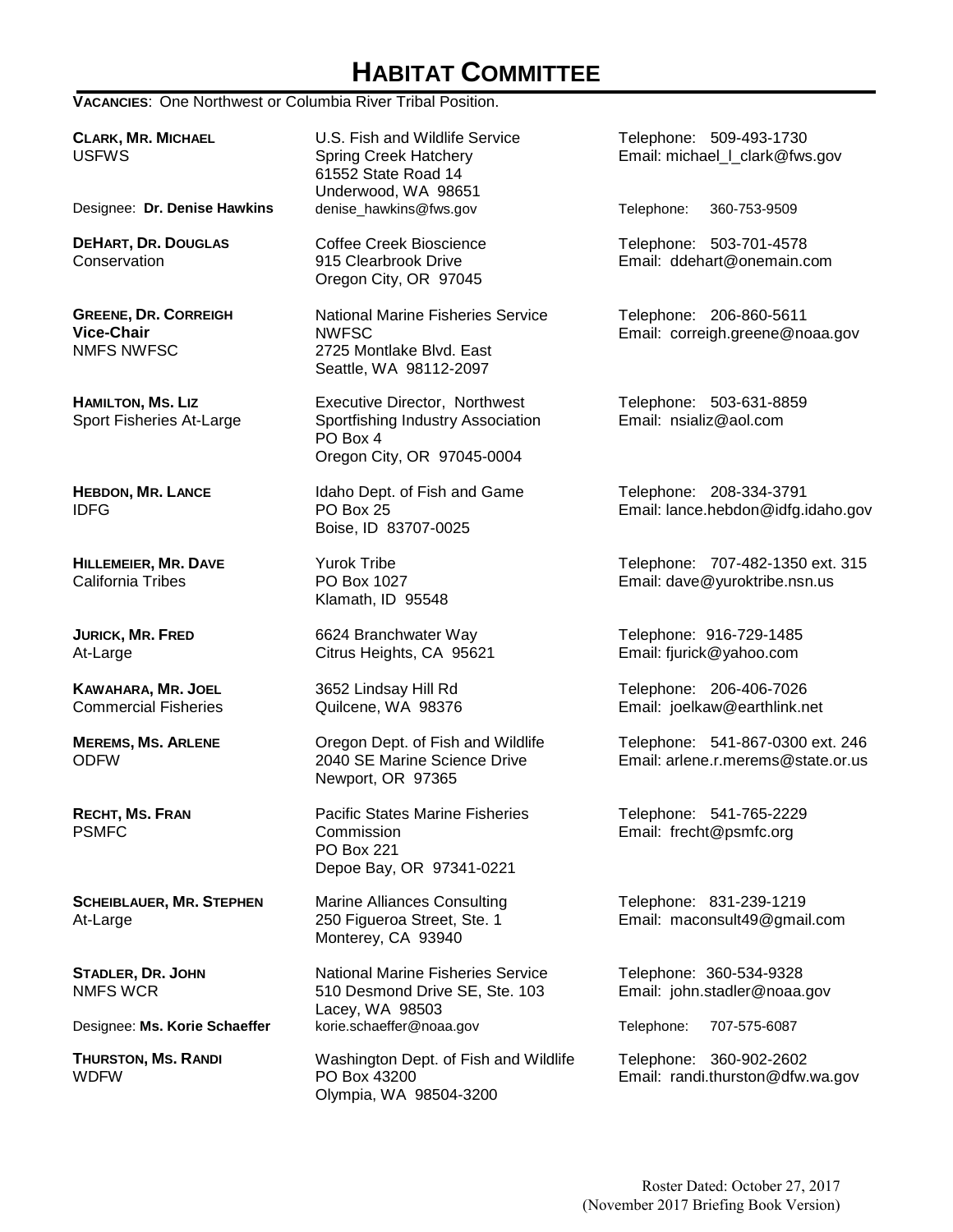| <b>WILKINS, MR. ERIC</b><br>Chair<br>CDFW | California Dept. of Fish and Wildlife<br>20 Lower Ragsdale Drive, Ste. 100<br>Monterey, CA 93940 | Telephone: 805-594-6172<br>Email: eric.wilkins@wildlife.ca.gov |  |
|-------------------------------------------|--------------------------------------------------------------------------------------------------|----------------------------------------------------------------|--|
| WOONINCK, DR. LISA                        | <b>Office of National Marine Sanctuaries</b>                                                     | Telephone: 831-647-1920                                        |  |

West Coast Regional Office 99 Pacific Street, Bldg. 200 – Ste K

Monterey, CA 93940

National Marine Sanctuaries

Roster Dated: October 27, 2017 (November 2017 Briefing Book Version)

Email: lisa.wooninck@noaa.gov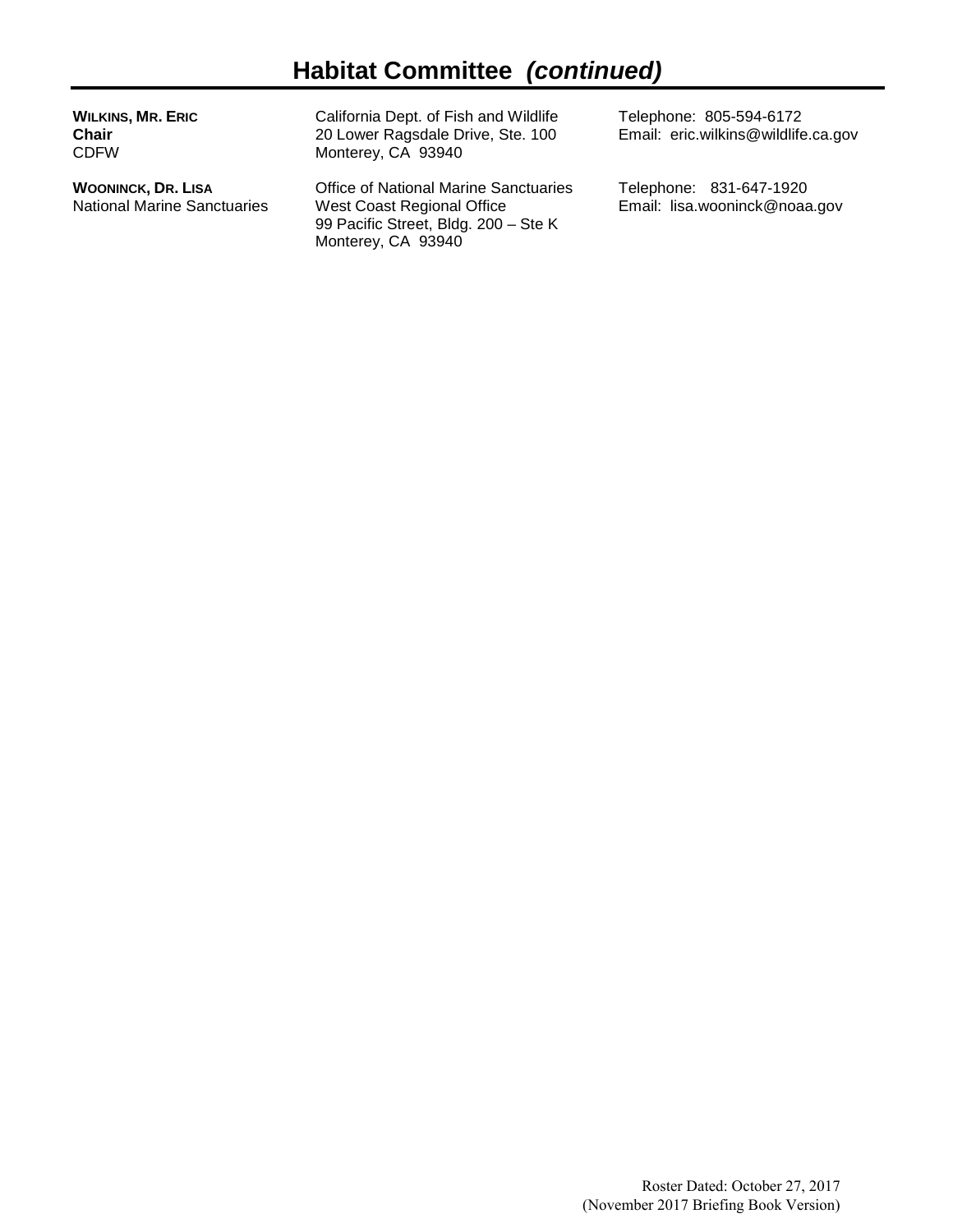# **HIGHLY MIGRATORY SPECIES ADVISORY SUBPANEL**

**BUELL, MS. LINDA** Northern Charter Boat **Operator** 

**BURKE, MR. GARY** Commercial At-Large

**FARWELL, MR. CHUCK Conservation** 

**FELANDO, MR. AUGUST** Commercial Purse Seine

**FRICKE, MR. DOUGLAS** Commercial At-Large

**HEIKKILA, MR. WAYNE Vice Chair** Commercial Troll

**LORTON, MR. ARTHUR** Commercial Gillnet Fisheries

**MARCHAND, JR., MR. PIERRE** Processor N. of Cape Mendocino

**OSBORN, MR. ROBERT** Private Recreational

**RUDIE, MR. DAVID Chair** Processor South of Cape Mendocino

**SUTTON, MR. BILL** Commercial At-Large

**THOMPSON, MR. MIKE** Southern Charter Boat **Operator** 

**TOM, MS. PAMELA** Public At-Large

7695 Galloway Road Cloverdale, OR 97112

Burke and Son Enterprises 2022 Foothill Road Santa Barbara, CA 93105

Monterey Bay Aquarium, Tuna Research and Conservation 886 Cannery Row Monterey, CA 93940

870 San Antonio Pl San Diego, CA 92106

Boat Seafoods PO Box 2402 Westport, WA 98595

Executive Director, Western Fishboat Owner's Association PO Box 992723 Redding, CA 96099

President, Jessie's Ilwaco Fish Company PO Box 800 Ilwaco, WA 98624-0800

United Anglers of Southern California PO Box 385 Surfside, CA 90743

President, Catalina Offshore Products, Inc. 5202 Lovelock Street San Diego, CA 92110

F/V Aurelia 876 S Rice Rd Ojai, CA 93023

26032 Via Del Rey San Juan Capistrano, CA 92675

University of California Food Science and Technology Dept. One Shields Avenue Davis, CA 95616

Telephone: 503-965-2238 Email: norwester@garibaldicharters.com

Telephone: 805-965-4468 Email: gburke9934@aol.com

Telephone: 831-648-4826 Email: cfarwell@mbayaq.org

Telephone: 619-223-7654 Email: augustfelando@aol.com

Telephone: 360-580-3027 Email: fricked@comcast.net

Telephone: 530-229-1097 Email: wfoa@charter.net

Telephone: 858-699-1670 Email: deeschico2@rocketmail.com

Telephone: 360-642-3773 Email: pierrem@ilwacofish.com

Telephone: Email: bob@pacificangler.com

Telephone: 619-297-9797 Email: dave@catalinaop.com

Telephone: 805-646-9685 Email: seafreshto@aol.com

Telephone: 949-675-0551 Email: mthompson041@cox.net

Telephone: 530-752-1465 msg only Email: pdtom@ucdavis.edu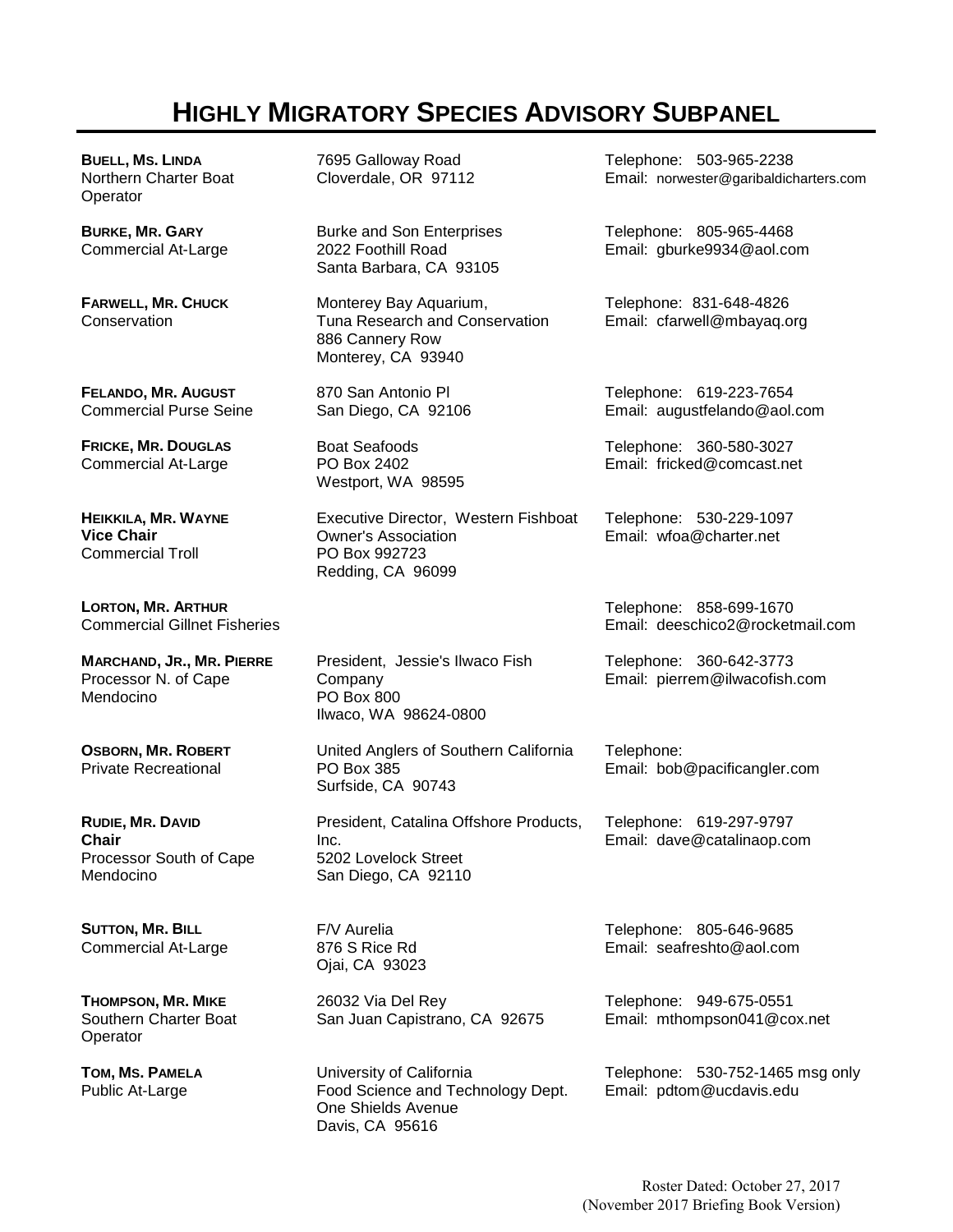# **HIGHLY MIGRATORY SPECIES MANAGEMENT TEAM**

**VACANCIES**: One NMFS SWFSC Position.

| <b>BARROSO, MS. CELIA</b><br>NMFS WCR                     | National Marine Fisheries Service<br>501 W Ocean Blvd, Ste 4200<br>Long Beach, CA 90802   | Telephone: 562-432-1850<br>Email: celia.barroso@noaa.gov                |
|-----------------------------------------------------------|-------------------------------------------------------------------------------------------|-------------------------------------------------------------------------|
| <b>ENRIQUEZ, MR. LYLE</b><br><b>NMFS WCR</b>              | National Marine Fisheries Service<br>501 W Ocean Blvd, Ste 4200<br>Long Beach, CA 90802   | Telephone: 562-980-4025<br>Email: lyle.enriquez@noaa.gov                |
| <b>HELLMERS, MS. ELIZABETH</b><br>Co-Chair<br><b>CDFW</b> | California Dept. of Fish and Wildlife<br>8901 La Jolla Shores Drive<br>La Jolla, CA 92037 | Telephone: 858-334-2813<br>Email: elizabeth.hellmers@wildlife.ca.gov    |
| PHILLIPS, MR. LARRY<br><b>WDFW</b>                        | Washington Dept. of Fish and Wildlife<br>48 Devonshire Road<br>Montesano, WA 98563        | Telephone: 360-249-1211<br>Email: larry.phillips@dfw.wa.gov             |
| <b>SARICH, MR. ALAN</b><br><b>TRIBAL</b>                  | Quinault Indian Nation<br><b>PO Box 189</b><br>Taholah, WA 98587                          | Telephone: 360-268-0355<br>Email: asarich@quinault.org                  |
| <b>SCHMITT, MS. CYREIS</b><br><b>ODFW</b>                 | Oregon Dept. of Fish and Wildlife<br>2040 SE Marine Science Dr<br>Newport, OR 97365-5294  | Telephone: 541-867-0300 ext. 265<br>Email: cyreis.c.schmitt@state.or.us |
| <b>STOHS, DR. STEPHEN</b><br>Co-Chair<br>NMFS SWFSC       | National Marine Fisheries Service<br><b>PO BOX 271</b><br>La Jolla, CA 92037-1508         | Telephone: 858-546-7084<br>Email: Stephen.Stohs@noaa.gov                |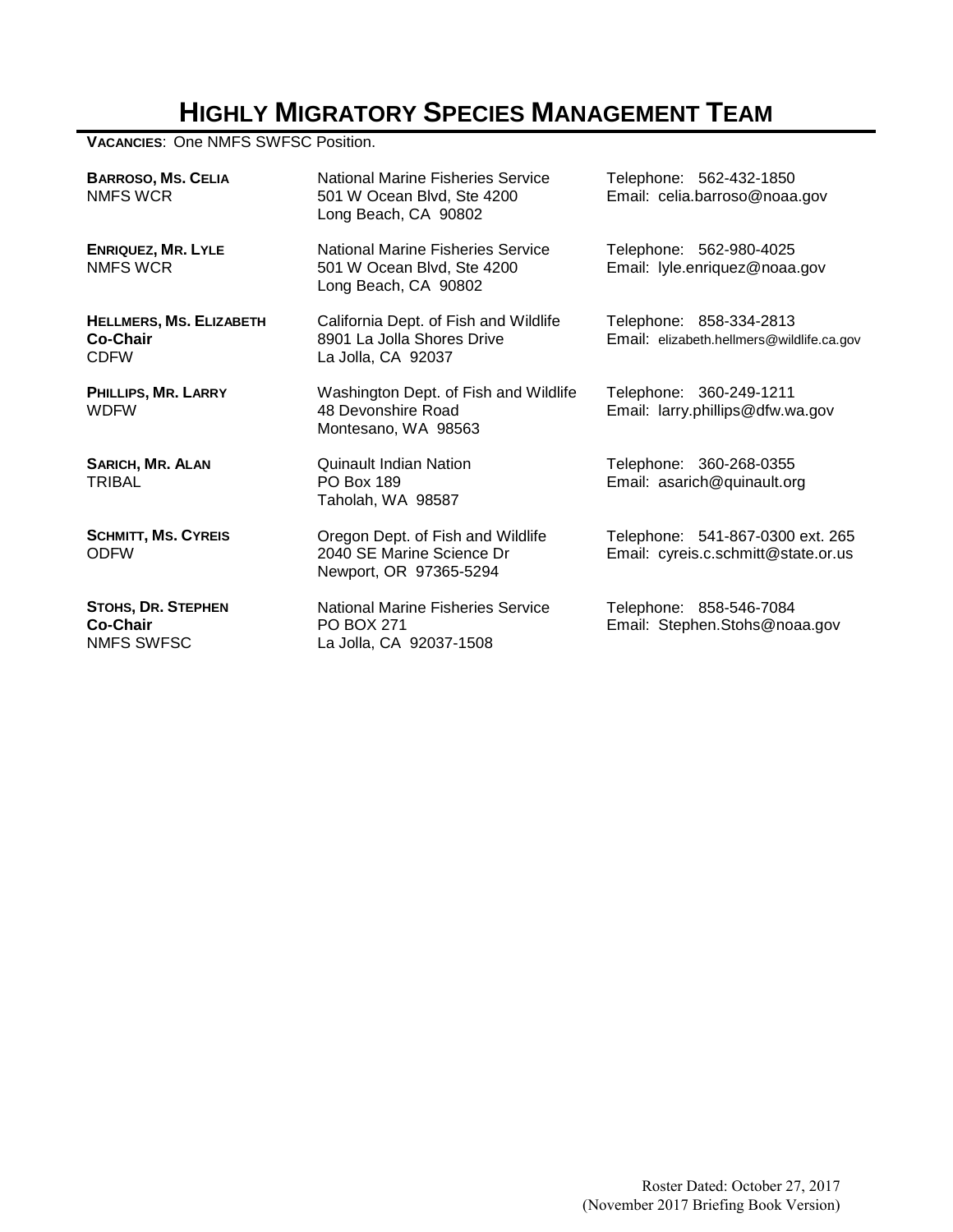# **MODEL EVALUATION WORKGROUP**

#### **VACANCIES**: One NWIFC Position and One CRITFC Position.

| <b>CLEMONS, MR. ETHAN</b><br><b>ODFW</b>                      | Oregon Dept. of Fish and Wildlife<br>2040 SE Marine Science Drive<br>Newport, OR 97365        | Telephone: 541-265-6396 ext. 242<br>Email: ethan.r.clemons@state.or.us |
|---------------------------------------------------------------|-----------------------------------------------------------------------------------------------|------------------------------------------------------------------------|
| <b>HAESEKER, DR. STEVE</b><br><b>USFWS</b>                    | U.S. Fish and Wildlife Service<br>1211 SE Cardinal Way, Ste. 100<br>Vancouver, WA 98683       | Telephone: 360-604-2517<br>Email: steve_haeseker@fws.gov               |
| HAGEN-BREAUX, MS. ANGELIKA<br><b>WDFW</b>                     | Washington Dept. of Fish and Wildlife<br>PO Box 43200<br>Olympia, WA 98504-3200               | Telephone: 360-902-2716<br>Email: angelika.hagen-breaux@dfw.wa.gov     |
| JOHNSON, DR. GALEN<br>Scientific and Statistical<br>Committee | Northwest Indian Fisheries Commission<br>6730 Martin Way E<br>Olympia, WA 98516-5540          | Telephone: 360-438-1180 ext. 380<br>Email: gjohnson@nwifc.org          |
| LAVOY, MR. LARRIE<br>Chair<br>NMFS WCR                        | National Marine Fisheries Service<br>510 Desmond Drive SE, Ste 103<br>Lacey, WA 98503         | Telephone: 360-753-4063<br>Email: larrie.lavoy@noaa.gov                |
| LETVIN, MR. ALEX<br><b>CDFW</b>                               | California Dept. of Fish and Wildlife<br>5355 Skylane Blvd., Suite B<br>Santat Rosa, CA 95403 | Telephone: 707-576-3456<br>Email: alexander.letvin@wildlife.ca.gov     |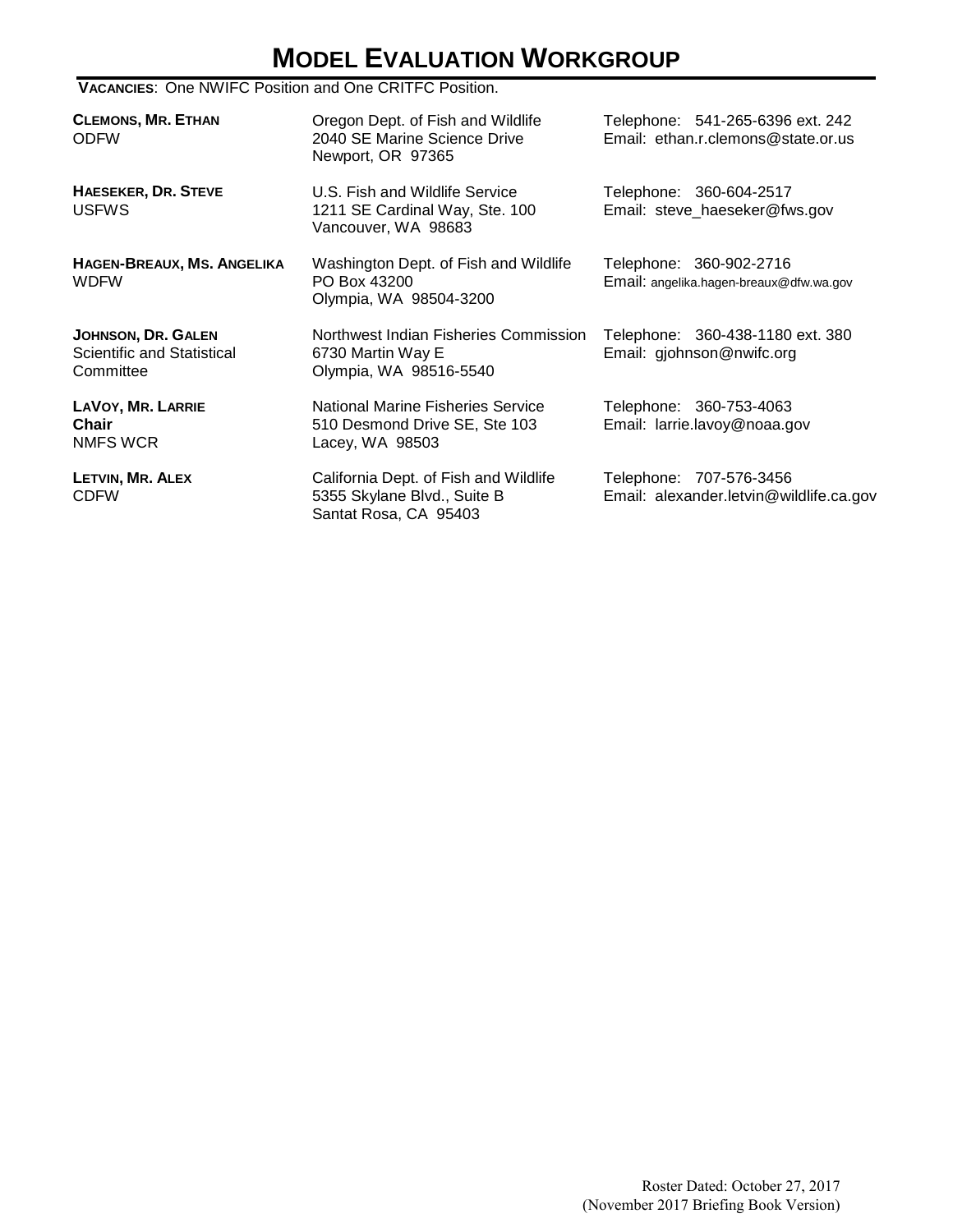## **SALMON ADVISORY SUBPANEL**

**ATKINSON, MR. JOHN** California Charter Boat

**BITTS, MR. DAVE** California Troll

**FRANK, MR. CALVIN** Washington Tribes

**HEAP, MR. RICHARD Vice Chair** Oregon Sport Fisheries

**HEIKKILA, MR. PAUL** Oregon Troll

**HIE, MR. JIM Conservation** 

**JOHNSON, MR. GREG**  Commercial Gillnet

**KAUTSKY, MR. GEORGE** California Tribes

**OLSON, MR. JIM** Washington Troll

**REINHOLDT, MR. GERALD K.** Processor

**SCULLY, DR. RICHARD** Idaho Sport Fisheries

**SMITH, MR. BUTCH Chair** Washington Charter Boat

**SORENSEN, MR. MIKE** Oregon Charter Boat

**WATROUS, MR. STEVE** Washington Sport Fisheries

**YARNALL, MR. JIM** California Sport Fisheries Golden Gate Fisherman's Association 42 Seawolf Passage Corte Madera, CA 94925

PCFFA 2679 Sunnygrove McKinleyville, CA 95519

Quinault Indian Nation PO Box 373 Bay Center, WA 98527

95975 N. Brookside Drive Brookings, OR 97415

786 S. 1st Ave. Coquille, OR 97423

Pacific Marine Conservation Council 1423 Vista Ave Napa, CA 94559

12400 NE 8th Court Vancouver, WA 98685

Hoopa Valley Tribal Fisheries PO Box 417 Hoopa, CA 95546

F/V Cynthia T PO Box 586 Auburn, WA 98071-0586

Reinholdt Fisheries 62313 S Canaan Rd St. Helens, OR 97051-9117

2428 Seaport Drive Lewiston, ID 83501

Co-Ho Charters PO Box 268 Ilwaco, WA 98624

603 Camp 12 Lp Toledo, OR 97391

18113 NE Cramer Road Battle Ground, WA 98604

California Sport Fisheries 6308 Eggert Road Eureka, CA 95503

Telephone: 415-924-6851 Email: newrayann@comcast.net

Telephone: 707-498-3512 Email: dbitts@suddenlink.net

Telephone: 360-942-7809 Email: calvin.frankcf@gmail.com

Telephone: 541-469-7111 Email: fiskare@charter.net

Telephone: 541-396-3096 Email: heikkilakay@gmail.com

Telephone: 707-695-8661 Email: jnahie@att.net

Telephone: 360-600-0034 Email: 4jsalmon1@comcast.net

Telephone: 530-625-4267 ext. 15 Email: hupafish@hoopa-nsn.gov

Telephone: 253-833-8739 Email: Jaocto@juno.com

Telephone: 503-397-3369 Email: reinholdtfish@gmail.com

Telephone: 208-241-4095 Email: scullyrjs@cableone.net

Telephone: 360-642-3333 Email: coho@willapabay.org

Telephone: 541-444-2552 Email: fvmissraven@hotmail.com

Telephone: 360-607-7133 Email: branchoffice96@gmail.com

Telephone: 707-443-2496 Email: jimyarnall@gmail.com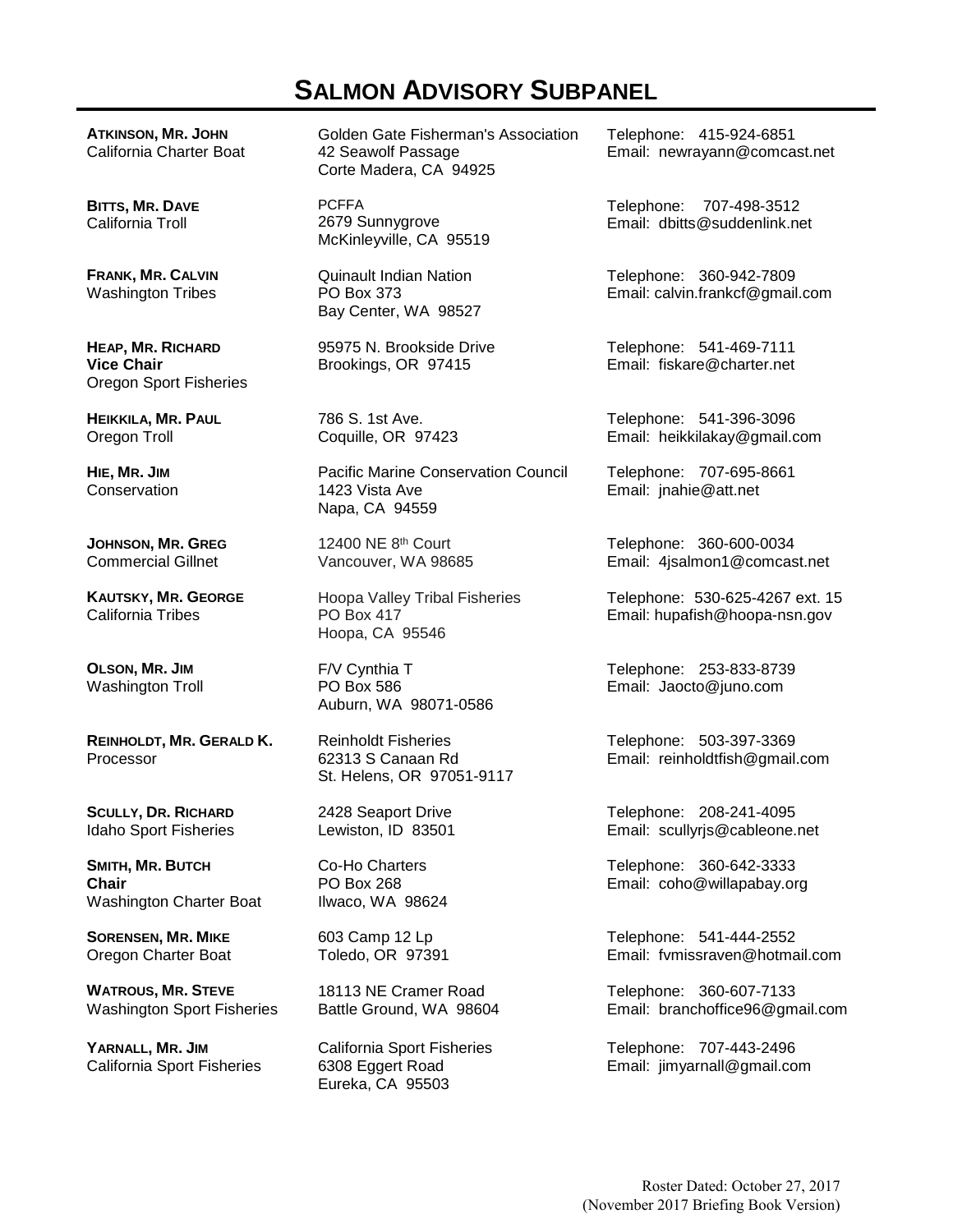# **SALMON TECHNICAL TEAM**

#### **VACANCIES**: One Tribal Position

**BEEGHLEY, MS. WENDY** WDFW

**FOSTER, MR. CRAIG** ODFW

**HAESEKER, DR. STEVE** USFWS

**KOPE, DR. ROBERT Chair** NMFS NWFSC

**LAVOY, MR. LARRIE** NMFS WCR

**LETVIN, MR. ALEX** CDFW

**O'FARRELL, DR. MICHAEL Vice Chair** NMFS SWFSC

Washington Dept. of Fish and Wildlife 48 Devonshire Road Montesano, WA 98563-9612

Oregon Dept. of Fish and Wildlife 17330 SE Evelyn St Clackamas, OR 97015

U.S. Fish and Wildlife Service 1211 SE Cardinal Way, Ste. 100 Vancouver, WA 98683

National Marine Fisheries Service 2725 Montlake Blvd E Seattle, WA 98112-2097

National Marine Fisheries Service 510 Desmond Drive SE, Ste 103 Lacey, WA 98503

California Dept. of Fish and Wildlife 5355 Skylane Blvd., Suite B Santat Rosa, CA 95403

National Marine Fisheries Service 110 McAllister Way Santa Cruz, CA 95060

Telephone: 360-249-1215 Email: wendy.beeghley@dfw.wa.gov

Telephone: 971-673-6026 Email: craig.a.foster@state.or.us

Telephone: 360-604-2517 Email: steve\_haeseker@fws.gov

Telephone: 206-860-3374 Email: robert.kope@noaa.gov

Telephone: 360-753-4063 Email: larrie.lavoy@noaa.gov

Telephone: 707-576-3456 Email: alexander.letvin@wildlife.ca.gov

Telephone: 831-420-3976 Email: michael.ofarrell@noaa.gov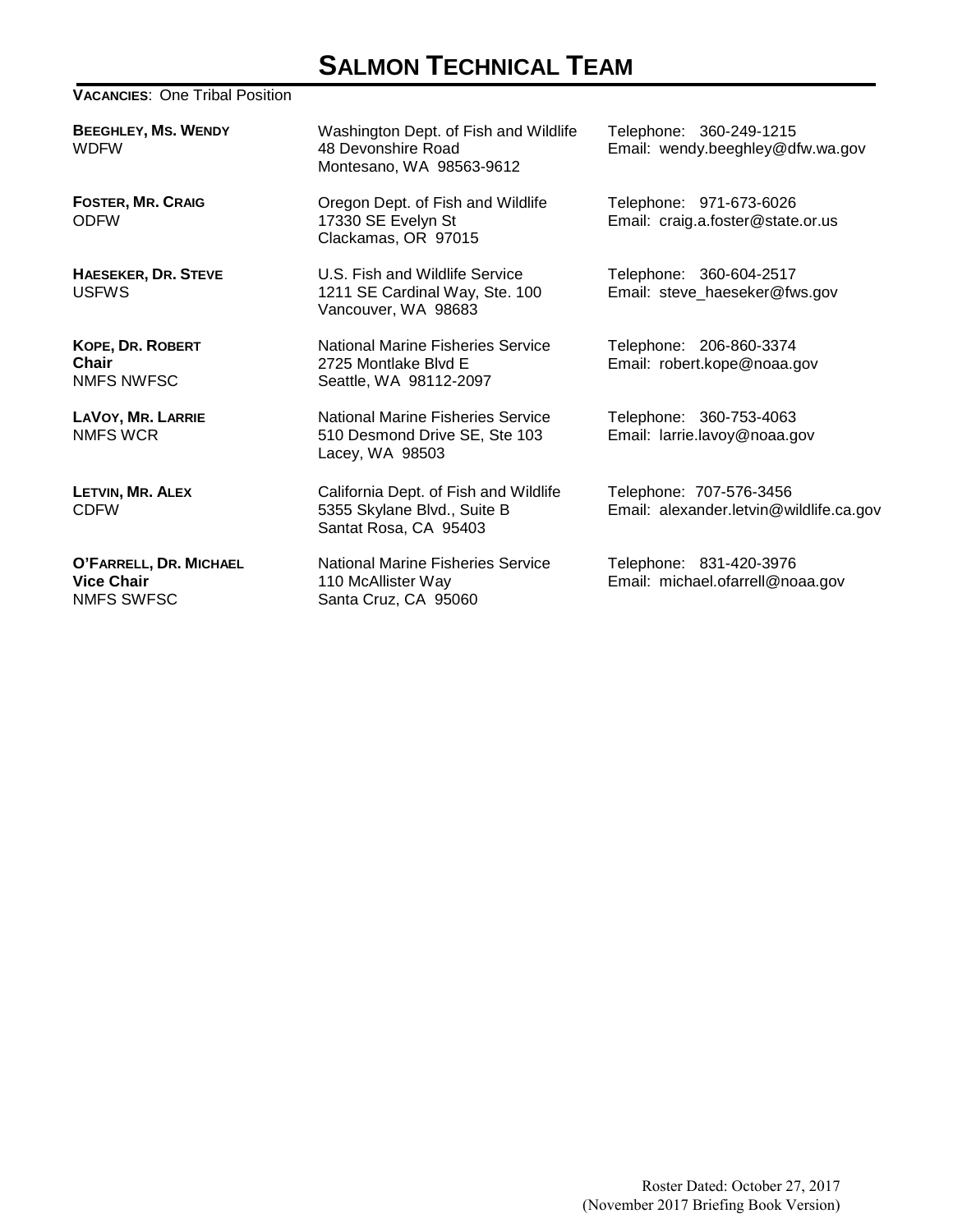## **SCIENTIFIC AND STATISTICAL COMMITTEE**

**BERGER, DR. AARON** At-Large

**BROWN, DR. EVELYN** At-Large

**BUDRICK, DR. JOHN** CDFW

**BYRNE, MR. ALAN** IDFG

**DORN, DR. MARTIN** NMFS Alaska Fisheries Science **Center** 

**FIELD, DR. JOHN Vice Chair** NMFS

**HAMEL, DR. OWEN** NMFS Northwest Fisheries Science Center

**HARTE, DR. MICHAEL** At-Large

**HOLLAND, DR. DAN** At-Large

**JOHNSON, DR. GALEN** Tribal Agency

**KEY, MEISHA** At-Large

**PINER, DR. KEVIN** NMFS Southwest Fisheries Science Center

**PUNT, DR. ANDRE** At-Large

National Marine Fisheries Service 2032 SE OSU Drive Newport, OR 97365

Lummi Natural Resources, LIBC 2665 Kwina Road Bellingham, WA 98226

California Dept. of Fish and Wildlife 350 Harbor Blvd. Belmont, CA 94002

Idaho Dept. of Fish and Game PO Box 25 Boise, ID 83707-0025

National Marine Fisheries Service 7600 Sand Point Way NE, BIN C15700 Seattle, WA 98115-0070

National Marine Fisheries Service 110 McAllister Way Santa Cruz, CA 95060

National Marine Fisheries Service 2725 Montlake Blvd E Seattle, WA 98112

Oregon State University 104 CEOAS Administration Building Corvallis, OR 97331

National Marine Fisheries Service NWFSC 2725 Montlake Blvd E Seattle, WA 98112

Northwest Indian Fisheries Commission 6730 Martin Way E Olympia, WA 98516-5540

Key Coaching and Development 5134 Lower Drive Lake Oswego, Or 97035

National Marine Fisheries Service SWFSC 8901 La Jolla Shores Drive La Jolla, CA 92037

University of Washington Box 355020 Seattle, WA 98195-5020 Telephone: 541-867-0505 Email: aaron.berger@noaa.gov

Telephone: 360-384-7123 Email: evelynb@lummi-nsn.gov

Telephone: 650-413-1501 Email: john.budrick@wildlife.ca.gov

Telephone: 208-334-3791 Email: alan.byrne@idfg.idaho.gov

Telephone: 206-526-6548 Email: martin.dorn@noaa.gov

Telephone: 831-420-3907 Email: john.field@noaa.gov

Telephone: 206-860-3481 Email: owen.hamel@noaa.gov

Telephone: 541-737-0452 Email: mharte@coas.oregonstate.edu

Telephone: 206-302-1752 Email: dan.holland@noaa.gov

Telephone: 360-438-1180 ext. 380 Email: gjohnson@nwifc.org

Telephone: 831-588-4811 Email: meisha@meishakey.com

Telephone: 858-546-5613 Email: kevin.piner@noaa.gov

Telephone: 206-221-6319 Email: aepunt@u.washington.edu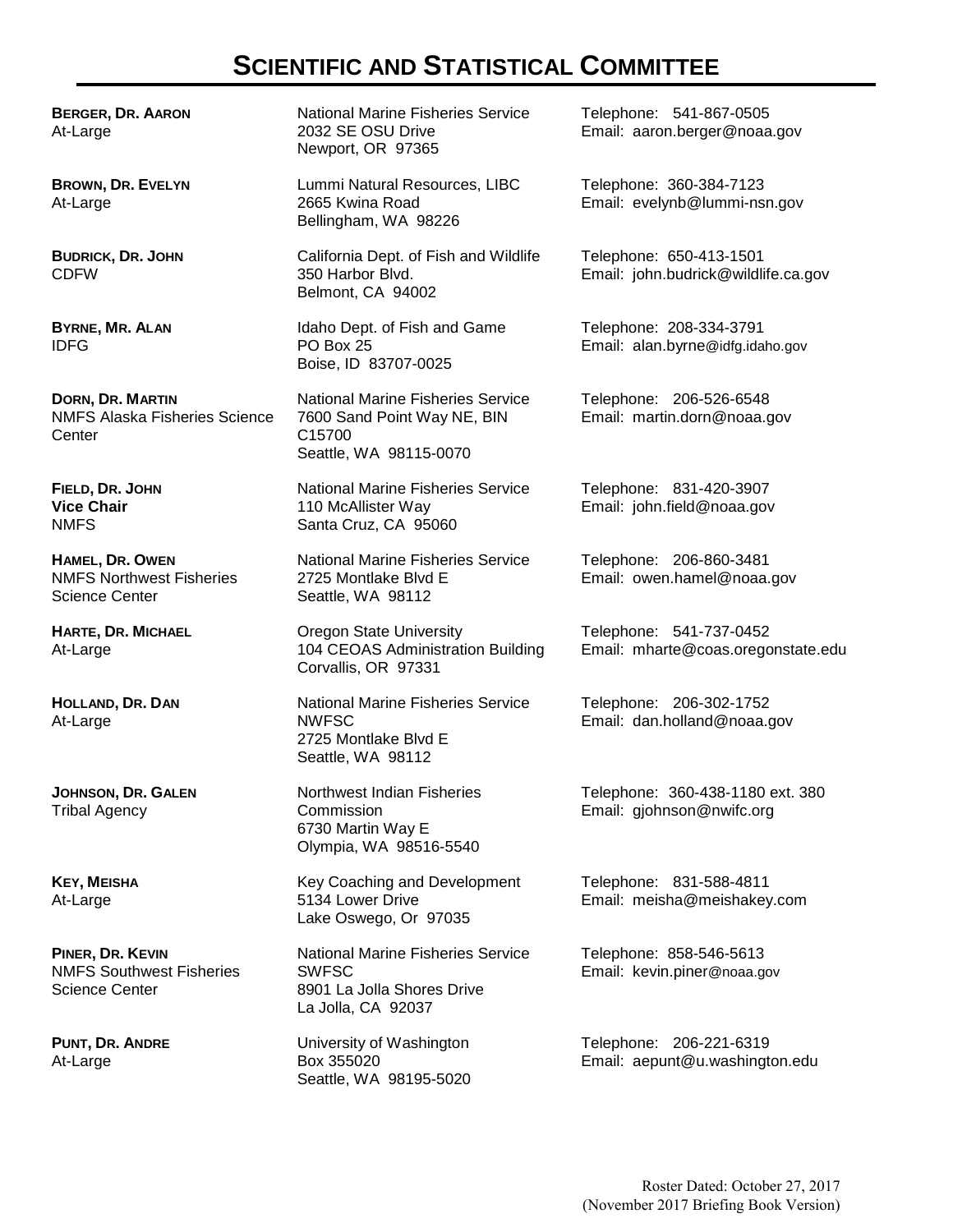# **Scientific and Statistical Committee** *(continued)*

| <b>SAMPSON, DR. DAVID</b><br><b>ODFW</b>                                                     | <b>Oregon State University</b><br>Coastal Oregon Marine Experiment<br>Sta.<br>2030 SE Marine Science Drive<br>Newport, OR 97365 | Telephone: 541-867-0386<br>Email: David.Sampson@OregonState.edu |
|----------------------------------------------------------------------------------------------|---------------------------------------------------------------------------------------------------------------------------------|-----------------------------------------------------------------|
| <b>SATTERTHWAITE, DR. WILLIAM</b><br><b>Chair</b><br>At-Large                                | National Marine Fisheries Service<br>110 McAllister Way<br>Santa Cruz, CA 95060                                                 | Telephone: 831-420-3997<br>Email: will.satterthwaite@noaa.gov   |
| <b>SHARMA, DR. RISHI</b><br>At-Large                                                         | National Marine Fisheries Service<br>1201 NE Lloyd Blvd., Suite 1100<br>Portland, OR 97232                                      | Telephone: 503-230-5429<br>Email: rishi.sharma@noaa.gov         |
| <b>SHELTON, DR. ANDREW (OLE)</b><br><b>NMFS Northwest Fisheries</b><br><b>Science Center</b> | National Marine Fisheries Service<br>2725 Montlake Blvd E<br>Seattle, WA 98112                                                  | Telephone: 206-860-3209<br>Email: ole.shelton@noaa.gov          |
| <b>SPEIR, DR. CAMERON</b><br><b>NMFS Southwest Fisheries</b><br><b>Science Center</b>        | <b>National Marine Fisheries Service</b><br>110 McAllister Way<br>Santa Cruz, CA 95060                                          | Telephone: 831-420-3910<br>Email: cameron.speir@noaa.gov        |
| TSOU, DR. TIEN SHUI<br><b>WDFW</b>                                                           | Washington Dept. of Fish and Wildlife<br>PO Box 43200<br>Olympia, WA 98504-3200                                                 | Telephone: 360-902-2855<br>Email: Tien-Shui.Tsou@dfw.wa.gov     |

# **SSC Subcommittee Assignments, November 2017**

| <b>Salmon</b>         | <b>Groundfish</b>              | <b>Coastal Pelagic</b><br><b>Species</b> | <b>Highly</b><br><b>Migratory</b><br><b>Species</b> | <b>Economics</b>     | Ecosystem-<br><b>Based</b><br><b>Management</b> |
|-----------------------|--------------------------------|------------------------------------------|-----------------------------------------------------|----------------------|-------------------------------------------------|
| <b>Galen Johnson</b>  | <b>David</b><br><b>Sampson</b> | <b>André Punt</b>                        | <b>Aaron</b><br><b>Berger</b>                       | <b>Cameron Speir</b> | <b>Martin Dorn</b>                              |
| John Budrick          | Aaron Berger                   | Aaron Berger                             | John Field                                          | Michael Harte        | Evelyn Brown                                    |
| Alan Byrne            | John Budrick                   | Evelyn Brown                             | Michael Harte                                       | Dan Holland          | John Field                                      |
| Owen Hamel            | <b>Martin Dorn</b>             | John Budrick                             | Dan Holland                                         | André Punt           | Michael Harte                                   |
| Michael Harte         | John Field                     | Alan Byrne                               | André Punt                                          | David Sampson        | Dan Holland                                     |
| Will<br>Satterthwaite | Owen Hamel                     | John Field                               | David<br>Sampson                                    |                      | Galen Johnson                                   |
| Cameron Speir         | André Punt                     | Owen Hamel                               |                                                     |                      | Kevin Piner                                     |
|                       | Tien-Shui Tsou                 | Will<br>Satterthwaite                    |                                                     |                      | André Punt                                      |
|                       |                                | Tien-Shui Tsou                           |                                                     |                      | Will<br>Satterthwaite                           |
|                       |                                |                                          |                                                     |                      | Cameron Speir                                   |
|                       |                                |                                          |                                                     |                      | Tien-Shui Tsou                                  |

**Bold** denotes Subcommittee Chairperson